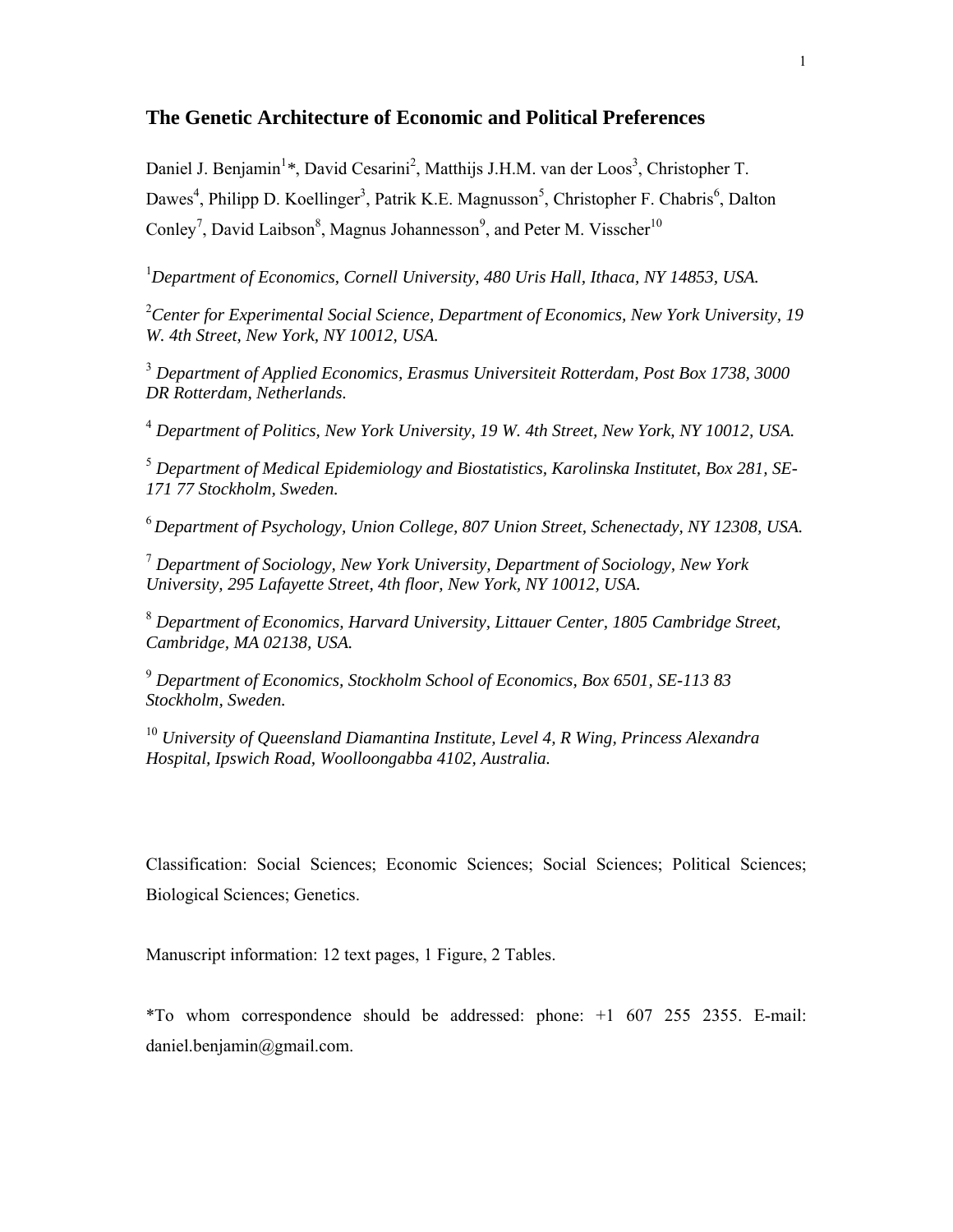**Abstract:** Preferences are fundamental constructs in all models of economic and political behavior and important precursors to many lifetime outcomes. Twin studies suggest that individual-level variation in preferences partly due to genetic factors, but twin-based heritability estimates remain controversial. Here, with a new sample of comprehensivelygenotyped subjects with data on political and economic preferences, as well as income and educational attainment, we use genome-wide data to estimate the proportion of variation in these traits explained by common SNPs. The overall pattern of results is consistent with findings for other complex traits: (1) the estimated fraction of phenotypic variation that could ultimately be explained by dense SNP arrays is between one-quarter and one-half of the narrow heritability as estimated using twin and family studies; and (2) GWAS and prediction analyses reveal that many common SNPs with large explanatory power for these traits are unlikely to exist. These findings have implications for evaluating the extent to which the potential benefits of molecular genetic data in the social sciences will be borne out in the near future. The results are also useful for evaluating existing published associations in candidate gene studies of economic and political phenotypes. We propose some constructive responses to the inferential challenges posed by the small explanatory power of individual SNPs.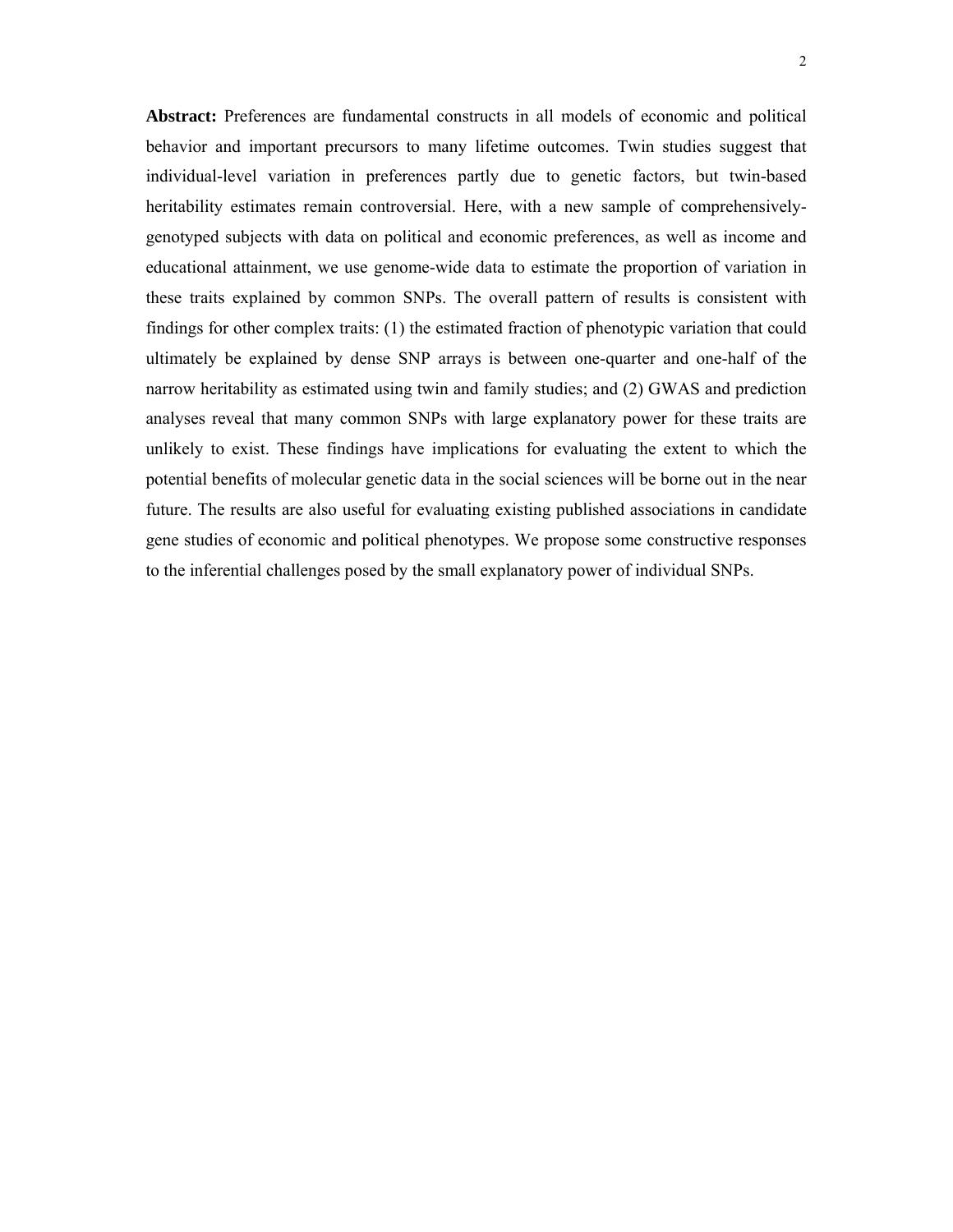#### **Introduction**

Preferences are fundamental constructs in most theories of economic and political behavior. Economists believe that risk aversion, patience, fair-mindedness, and trust are fundamental preferences because they explain a wide range of behaviors, and political ideology plays a similar role within political science. For example, measures of risk preferences predict diverse risky behaviors, such as smoking, drinking, and holding stocks rather than bonds (1- 2). Experimentally-elicited patience predicts body mass index, smoking behavior and exercise (3), as well as credit card borrowing (4). Political preferences similarly predict a wide range of political behaviors, including voting (5) and monetary campaign contributions (6), as well as campaign activities like volunteering, attending rallies, and displaying yard signs  $(7)$ .

Behavior genetic studies, beginning with some classical papers on social and political attitudes (8-9), have found that some of the variation in political and economic preferences can be statistically accounted for by genetic factors (10-15). However, these conclusions continue to be contested (e.g., 16). Critics point out that the twin-based estimates of "heritability"—which compare the correlation of an outcome across monozygotic (MZ) twin pairs with that correlation across dizygotic (DZ) twin pairs—rely on strong assumptions which render it difficult to draw any definite conclusions. For example, one criticism sometimes leveled against twin studies is that the similarity of MZ twins may be inflated due to failure of the equal-environment assumption (17), a bias which could cause heritability estimates to be positive even if the true value were zero.

Other researchers have embraced the twin-based heritability estimates and argued that the next step is to use molecular data to identify the specific genetic pathways that influence behavior. If behavioral phenotypes are heritable, then associated genetic markers exist in principle and might be identified in practice. If specific genetic markers can be identified that are associated with a preference, then it might be possible to predict a given individual's preference without access to any phenotypic data (a feat that cannot be accomplished just using heritability estimates). Identifying such predictive markers may shed light on the biological pathways underlying preferences and ultimately help us better understand how genes affect outcomes (18). If a set of genetic markers is sufficiently predictive, then these markers could be used in social science research as covariates, as instrumental variables\* (21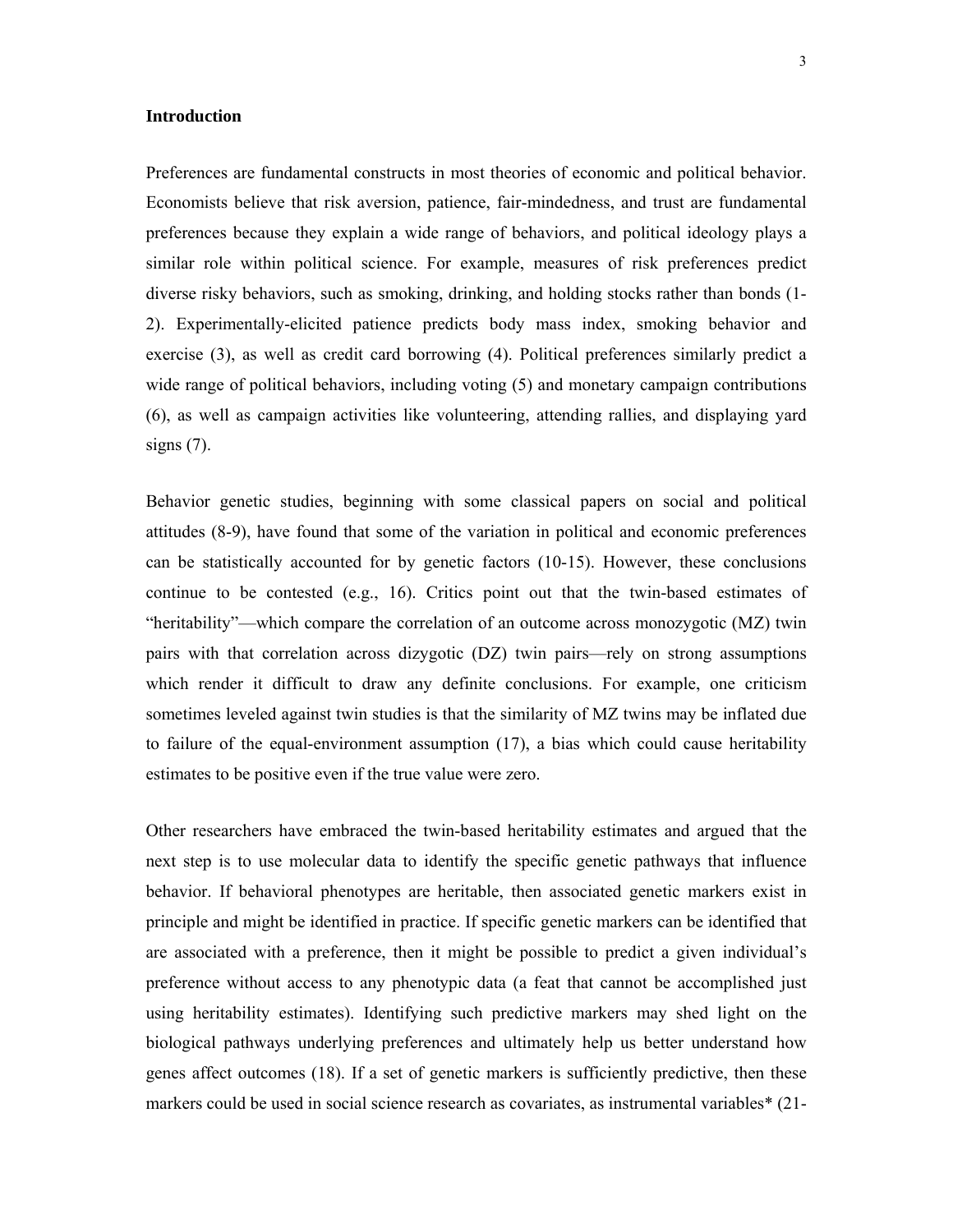22), or, under certain conditions, as factors for identifying at-risk populations who might benefit from additional resources.

Even if social-science traits are heritable, the extent to which the potential of molecular genetic data will be fulfilled for a given trait hinges crucially on its "molecular genetic architecture," i.e., the joint distribution of effect sizes and allele frequencies of the causal genetic markers (23-25). The molecular genetic architecture is the result of evolutionary forces, including mutation, drift, and selection. The architecture determines the difficulty with which the genetic variants associated with a trait can be identified and what sample sizes will be required. It also determines the out-of-sample aggregate predictability that can be derived from a set of SNPs considered jointly.

In this paper, we use a new sample of comprehensively-genotyped subjects from the Swedish Twin Registry who were recently administered, as part of a survey called SALTY, a rich set of questions measuring economic and political preferences. We study four fundamental economic preferences—risk aversion, patience, trust and fair-mindedness—and five dimensions of political preferences, derived from a factor analysis of a comprehensive battery of attitudinal items. The five attitudinal dimensions are immigration/crime, economic policy, environmentalism, feminism, and foreign policy.

We also study educational attainment and income because much is known about their heritability not only from twin studies (26), but unlike the preference measures, also from behavior-genetic estimates that use other pedigree relationships (27-28). Educational attainment and income are available for a larger sample of genotyped individuals. For comparability with previous work and with our other estimates, we report twin-based estimates of heritability from this new sample, but our main focus is on using the wholegenome data, first, to provide new evidence regarding heritability as estimated directly from the genetic data, and, second, to learn about the genetic architecture of these traits.

First, we employ a recently-developed method (29-30) that uses the whole-genome data to estimate a lower bound of the narrow heritability of these traits. The technique—which we will call Genomic-Relatedness-Matrix Restricted Maximum Likelihood (GREML)—has been applied to height (30), intelligence (31), personality traits (32), and several common diseases (33), but never before to economic and political phenotypes.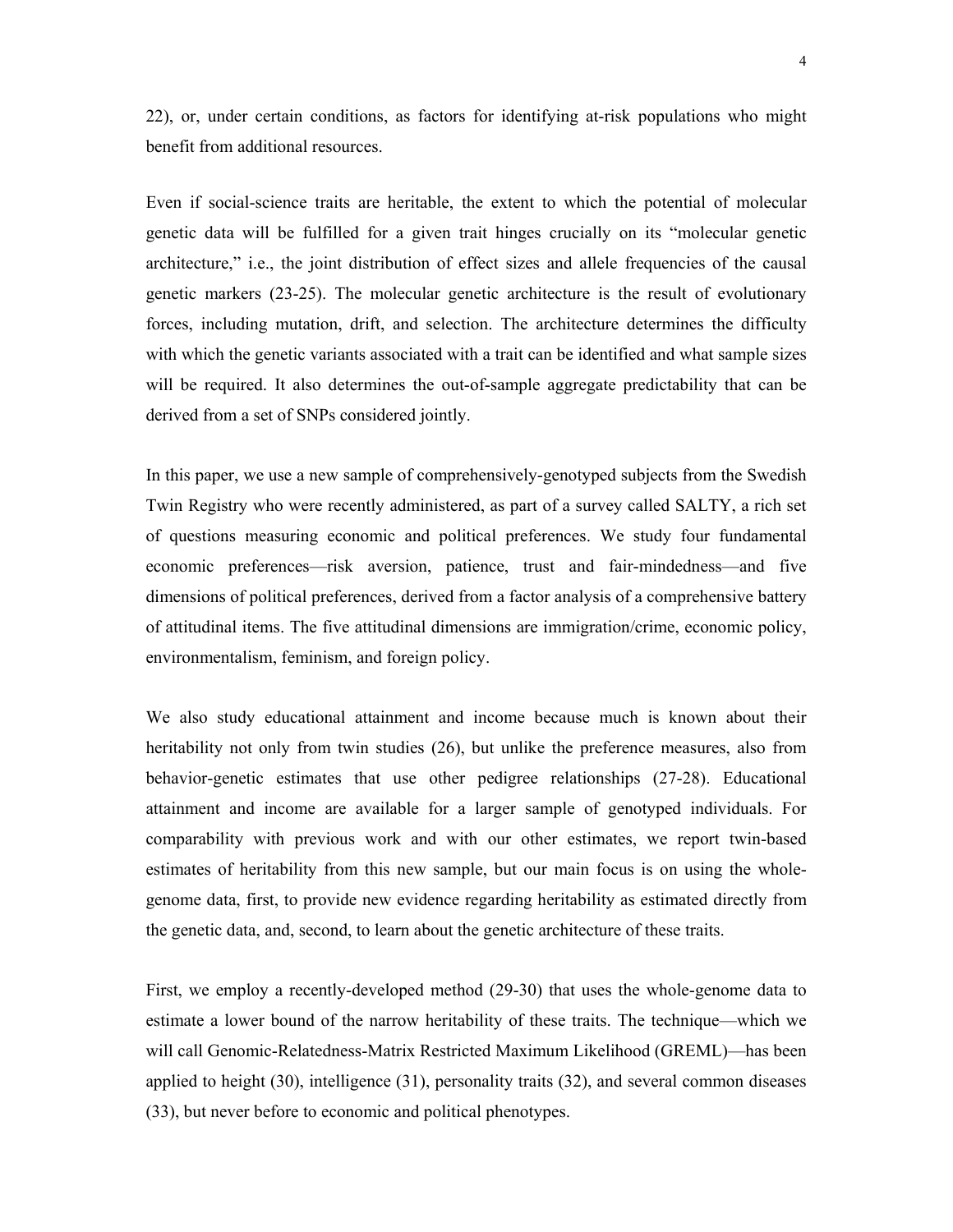Since these lower-bound estimates of narrow heritability do not rest on the same assumptions used in twin studies, they provide an additional source of evidence regarding heritability. The method is instead based on the assumption that among individuals who are *not* in the same extended families, environmental factors are uncorrelated with differences in the degree of genetic similarity, or "relatedness." In this analysis, genetic relatedness is directly *estimated* from the single nucleotide polymorphism (SNP) data, unlike in behavior-genetic studies, where *expected* relatedness (known from the family pedigree) is used. Some of the concern about behavior-genetic studies is that expected relatedness could be correlated with environmental factors that are not endogenous to genotype (as defined by Jencks (18)). Since there is more random variation in the realized degree of genome sharing relative to the expected degree as the expected relatedness declines (34), environmental confounding is less likely to drive estimates that are based on realized relatedness among individuals whose expected relatedness is negligible.

Under the key assumption of no environmental confounding, an estimate of heritability can be obtained by examining how the correlation in phenotype between pairs of individuals relates to the realized genetic distance between those individuals. This would be an unbiased estimator of narrow heritability if genetic distance were calculated using all the genetic variants that are causal for the phenotype. In practice, since the causal variants are not known, the SNPs typed on the genotyping chip are used to estimate genetic distance. Because these SNPs are only imperfectly correlated with the causal variants, relatedness with respect to the causal variants is measured with error. Consequently, the estimated relationship between phenotype and genetic relatedness is attenuated, and hence the estimator is a lower bound for narrow heritability (30). †

Second, we use the whole-genome data to explore the molecular genetic architecture of the phenotypes. Specifically, we estimate heritability using relatedness measured separately by chromosome to test how evenly distributed the genetic effects are across the genome. We supplement these results with a standard genome-wide association study (GWAS) for each trait, in which individual SNPs are tested for association with the outcome of interest. Finally, we also perform a risk prediction exercise in which we randomly split the dataset into a discovery and a validation sample. We use a pruned set of SNPs from the discovery sample to build a predictor and then examine to what extent the predictor is correlated with the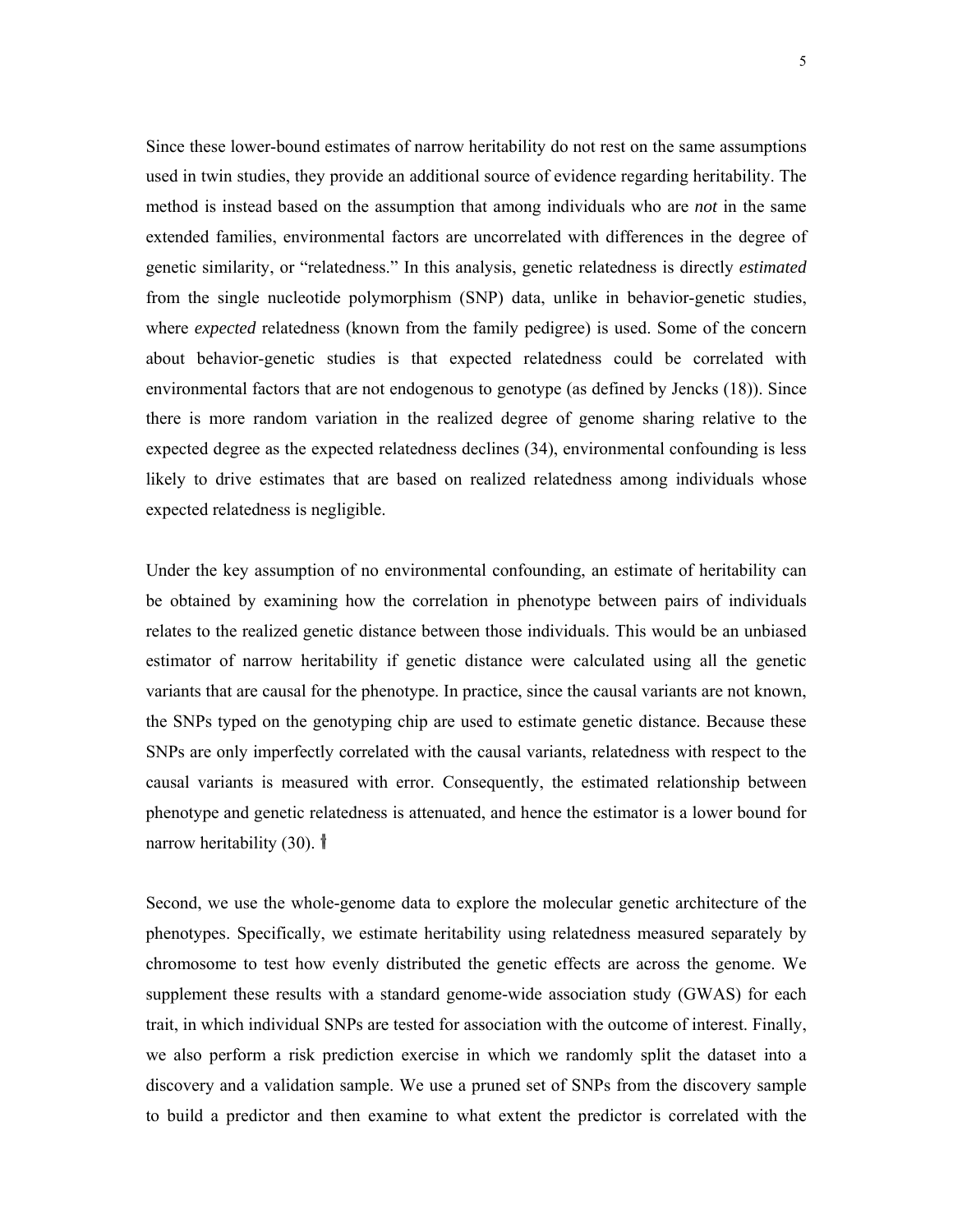outcome in the validation sample. Similar approaches have been applied in the study of schizophrenia (36), height (37) and intelligence (31), but none of these methods have been applied to economic or political preferences.

### **Results**

We began by computing the sibling correlations for all eleven variables and the re-test reliabilities for the nine preference measures.  $\ddagger$  Table 1 reports the results. In total, the sample of SALTY respondents is comprised of 1,143 complete MZ pairs (464 of them male); 1,237 complete, same-sex DZ pairs (502 of them female); 1,114 complete, opposite-sex DZ pairs; and 4,394 singletons. We estimate re-test reliabilities for the preference measures using data from 491 respondents who answered the survey twice. The sibling correlations for the SALTY questions on patience (38), risk aversion (25), and political preferences (39) have previously been analyzed and are reproduced here to facilitate comparison with the remaining results. The income and educational attainment variables we used have also been previously studied in partially overlapping samples (27-28). We report the correlations in educational attainment and the natural logarithm of income averaged over 1985 and 1990. The implied heritabilities of the economic preferences are typically in the vicinity of 30% and the estimates for political preferences are typically around 40%. The final column of the table shows the estimated test-retest reliability of each of the preferences phenotypes. These reliabilities are estimated from a subset of respondents who answered the survey twice.

We estimated, for each trait, the proportion of phenotypic variation accounted for by all SNPs, following the method of (30). These lower-bound heritability estimates for the nine traits are reported in Table 2. For economic preferences, only one of the four variables, trust, is significant, with the point estimate suggesting that the common SNPs explain over twenty percent of phenotypic variation ( $p = 0.047$ ). The remaining effects are lower, in one case zero, and not statistically distinguishable from zero. For political preferences, three out of the five derived attitudinal dimensions are statistically significant estimates, though one of the three is only significant at the 10% threshold. These estimates are 0.203 ( $p = 0.079$ ) for immigration/crime,  $0.344$  ( $p = 0.012$ ) for economic policy, and  $0.353$  ( $p = 0.001$ ) for foreign policy attitudes. The estimates are noisier (and the *p*-values tend to be higher) for phenotypes with lower re-test reliabilities. Keeping in mind that these are noisy and are lower bounds, the estimates taken as a whole are consistent with low to moderate heritabilities for these traits.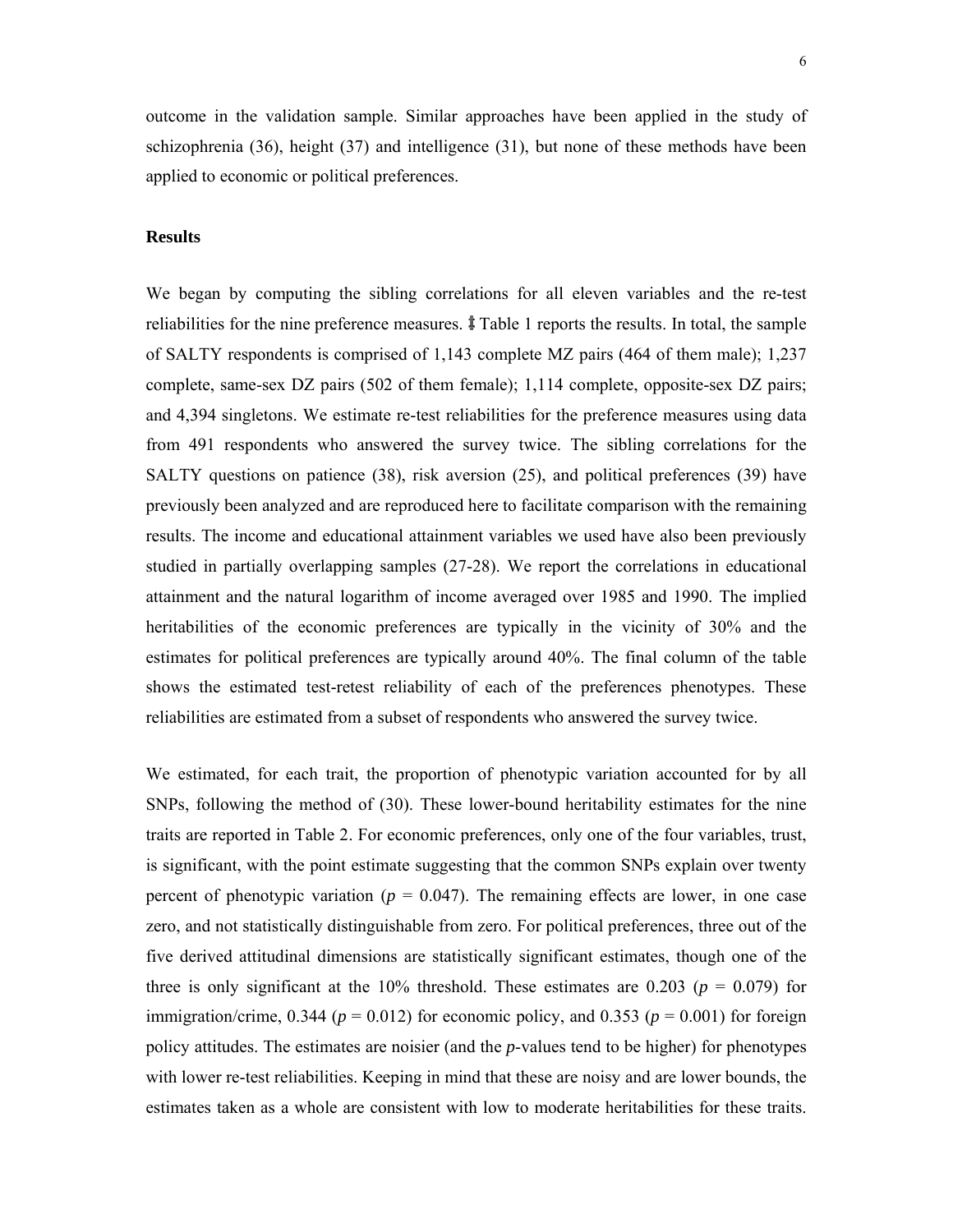The cumulative effect of the SNPs is much more precisely estimated for educational attainment because this phenotype is available for all the genotyped individuals in the sample, not just the survey respondents. For this phenotype, the larger sample decreases the standard error of the estimates substantially, while the point estimate of 0.191 ( $p = 0.001$ ) is only somewhat higher than the average point estimate for the other phenotypes. These analyses are all based on mixed-sex samples, controlling for sex, age, and the first ten principal components of the genotypic data. For our last variable, log income, we restrict the sample to males only. § Our point estimate for log income in males is  $0.061$  ( $p = 0.313$ ). In the Supplementary Information, we report additional analyses of log income and find that when we pool men and women, the point estimate is  $0.084$  ( $p = 0.085$ ).

We also conduct the analysis separately by chromosome, as in  $(30)$  and  $(31)$ . Between unrelated individuals, realized relatedness is random and independent across chromosomes, and the expected relatedness measured from any chromosome is zero. If, rather than being concentrated in a particular location, the genetic variation that predicts a trait were uniformly distributed across the genome, then greater realized relatedness from any given chromosome will predict greater phenotypic similarly, and this association will be stronger from longer chromosomes. The bottom row of Table 2 shows the estimated correlation between chromosomal length, measured in centimorgans, and the fraction of variance explained by the estimates of realized relatedness estimated using only data from one chromosome. The correlation is positive for 8 out of 11 phenotypes, significantly so in 3 cases. Analogous positive correlations have been reported for height (30) and cognitive ability (31) and have been interpreted as evidence that the trait is highly polygenic with causal variants distributed across the genome.

Next, we examine whether we can identify individual SNPs that predict economic and political preferences. For none of the eleven traits did we identify any SNPs that pass the conventional genome-wide significance threshold of  $p < 5 \times 10^{-8}$  (41). In fact, no single SNP attains a *p*-value lower than  $10^{-7}$  for any of the eleven traits. The standard diagnostic for population stratification (i.e., ethnic confounding) in GWAS is inflated test statistics in the QQ-plot (e.g., 42); there is no evidence of inflated test statistics across the traits, with estimated lambdas in the range 0.982 (income) to 1.017 (educational attainment). While this suggests that our controls for population structure worked well, it is somewhat surprising that there is no tendency for the lambdas to be larger than 1, given that some inflation is expected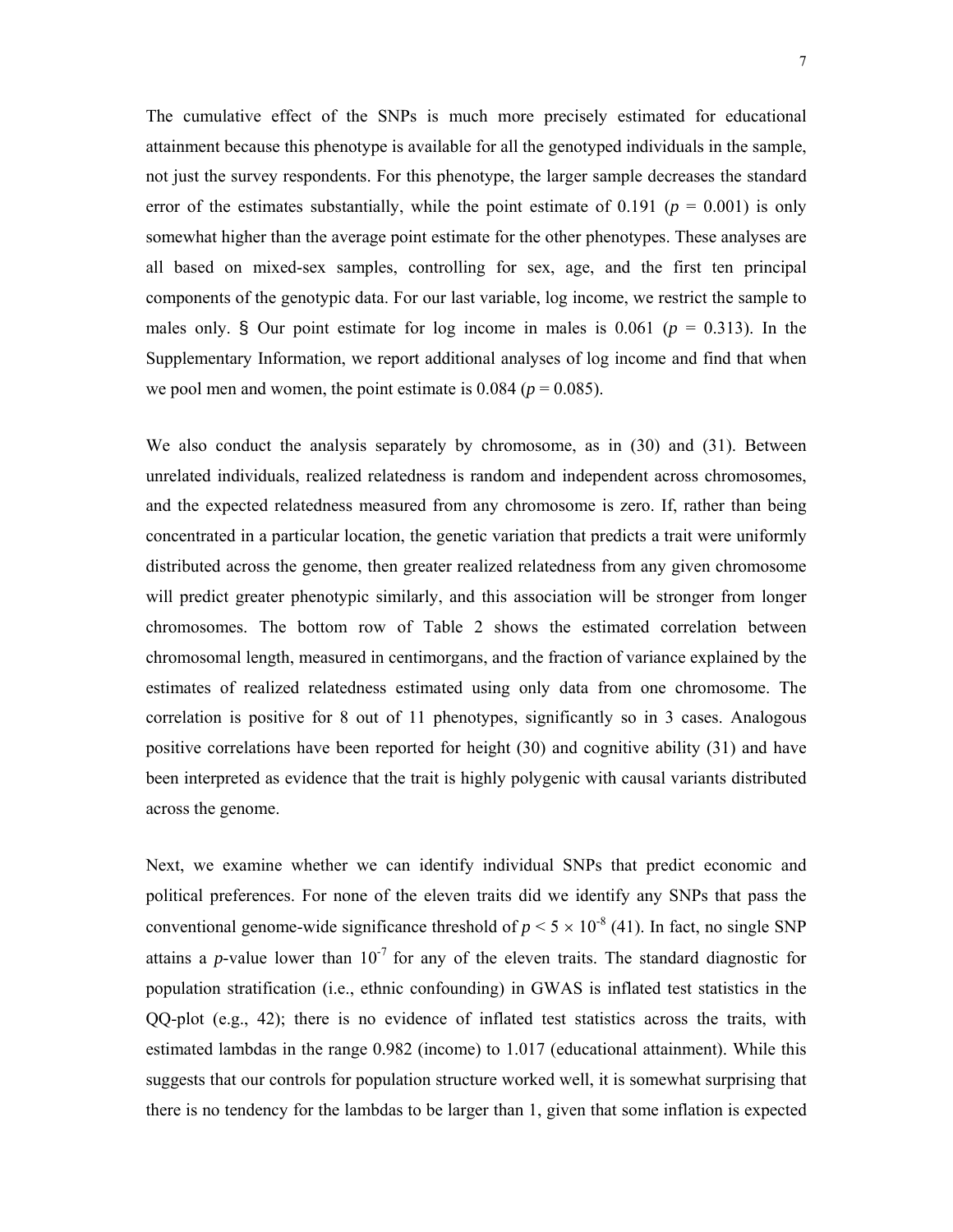under a polygenic model even without any stratification (43). In the Supplementary Information, we provide details on the full set of SNPs with  $p$ -values below  $10^{-5}$  for the nine preference measures, but we are skeptical that any of these associations will be replicable, given the absence of genome-wide significant hits for any of the eleven phenotypes.

Finally, we examine the aggregate, out-of-sample predictive power of the SNPs. Following (36), we first estimate the regression coefficient for each SNP in a discovery sample, composed of a randomly-drawn 90% of the sample. From this set of coefficients, we form a prediction equation based on a pruned set of 107,360 markers that includes only SNPs that are approximately in linkage equilibrium (to avoid double counting SNPs that are correlated with other SNPs). In a validation sample composed of the remaining 10%, we evaluate the correlation between individuals' predicted phenotype and their observed phenotype. We do not find any significant out-of-sample predictability for any of the traits, and for most phenotypes, the explanatory power of the predictor is well below  $R^2 = 0.1\%$ . These results are reported in the Supplementary Information.

## **Discussion**

The data reported here reveal a number of descriptive facts about the heritability and genetic architecture of political and economic preferences. First, we report sibling correlations for several traits, some of which have never before been studied in large samples, and we confirm that there is a robust separation of the MZ and DZ correlations. We obtain heritability estimates that are consistent with typical estimates previously reported for both political attitudes (10, 12) and economic preferences (11, 28, 38, 14), as well as educational attainment (44). Our estimates for income are actually a little higher than what has previously been reported in Swedish data (27). Overall, these results are consistent with the hypothesis that there exists a moderate correlation between genotype and the eleven phenotypes. None of these sibling correlations are adjusted for measurement error. A plausible conjecture is that the lower heritabilities of the economic preferences relative to the political preferences result from attenuation bias due to greater measurement error, as evidenced by their lower testretest reliabilities.

Second, our molecular-genetic-based estimates of heritability partially corroborate the twinbased estimates and suggest that molecular genetic data *could* be predictive of preferences.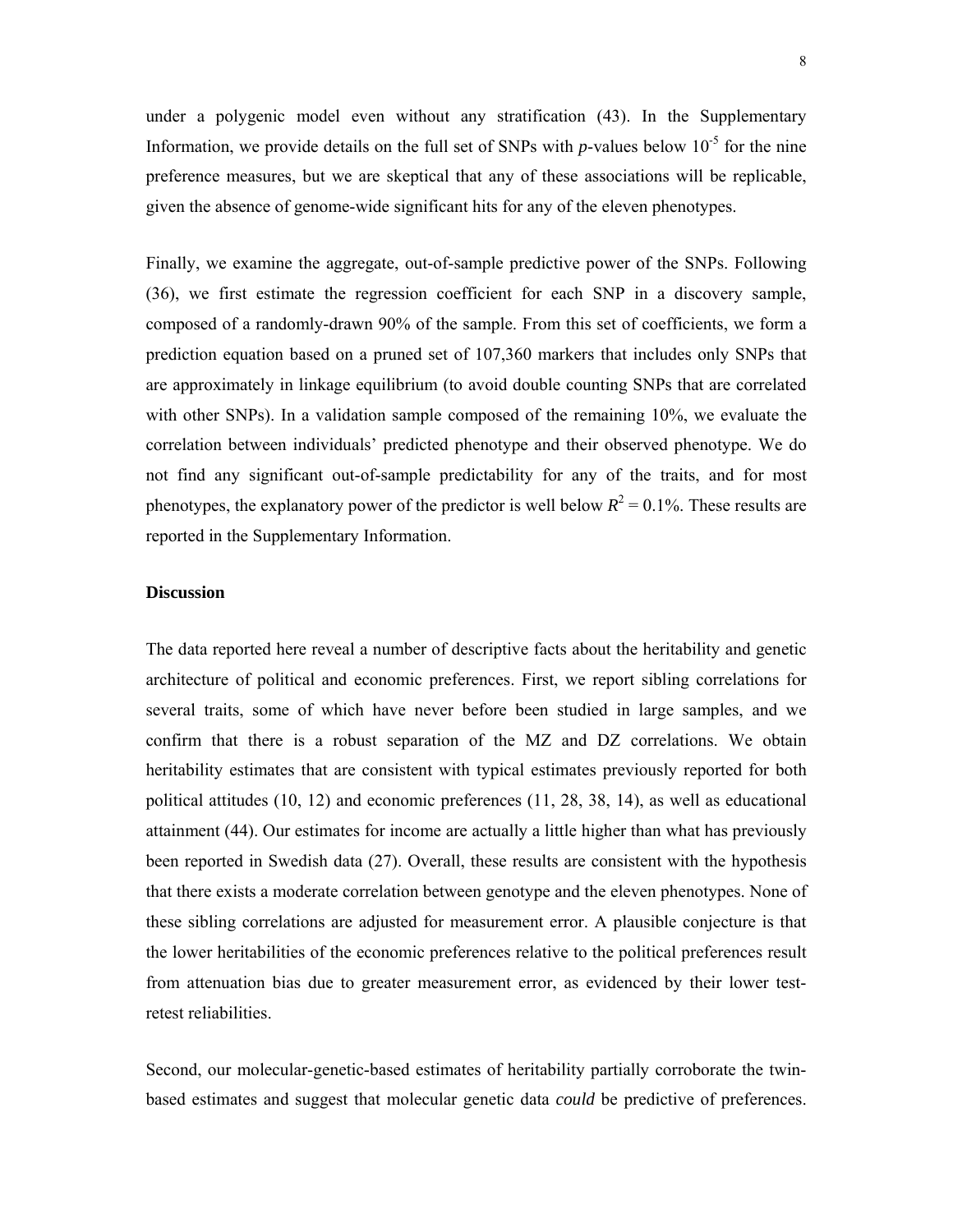When we estimate the cumulative effect of genotyped SNPs using the method of (30), we find that the estimated heritabilities are lower than the twin-based estimates, but the overall pattern of results suggests that point estimates are generally non-zero and, for the better measured variables, statistically distinguishable from zero. Previous papers on height (30), intelligence (31), personality traits (32), and several common diseases (33) have found that the SNP-based heritability estimates are between one-quarter and one-half the size of the twin-study estimates. One interpretation of the gap is that genotyped SNPs tag less than half the genetic variation in those traits. The gap may also reflect an upward bias in twin-based estimates of narrow heritability estimates due to environmental confounding or non-additive variation, both of which will cause an upward bias in the estimated additive genetic proportion of variance. Consistent with the interpretation that some of the gap is due to bias, behavior-genetic heritability estimates for income and education based on non-twin siblings, for example adoptees and full siblings, are somewhat lower than those based on twins (27- 28).

Do economic and political preferences parallel other phenotypes in having SNP-based heritabilities that are half or less the magnitude of the twin-study estimates? If so, it would suggest that economic and political preferences have a similar genetic architecture, a similar degree of bias in twin-based estimates, or both. Since the economic and political preference measures have twin-based heritabilities around 0.30 (22-25, 11) and 0.40 (see Table 1), respectively, the hypotheses of one-half magnitude would be GREML point estimates of around 0.15 and 0.20. Our evidence, considered in its entirety, is not inconsistent with these hypotheses, but the point estimates are quite noisy. An alternative approach is to examine the number of statistically significant associations. For economic preferences, if the SNP-based heritability parameter in the population is 0.15, and if sample estimates have a standard error of 0.15 (as suggested by Table 2), then our power to statistically reject the null hypothesis of zero heritability in a one-sided test at the five percent level is about 26%. For political attitudes, if we assume a SNP-based heritability parameter in the population of 0.20, and we assume a standard error of 0.15 (again as suggested by Table 2), then the corresponding statistical power is about 38%. If the traits are independently distributed, this calculation implies that for the nine preference variables, we should expect to observe 2.9 significant associations at the five percent level. In fact, we observe three significant associations at the five percent level and one more at the eight percent level. The results, therefore, are close to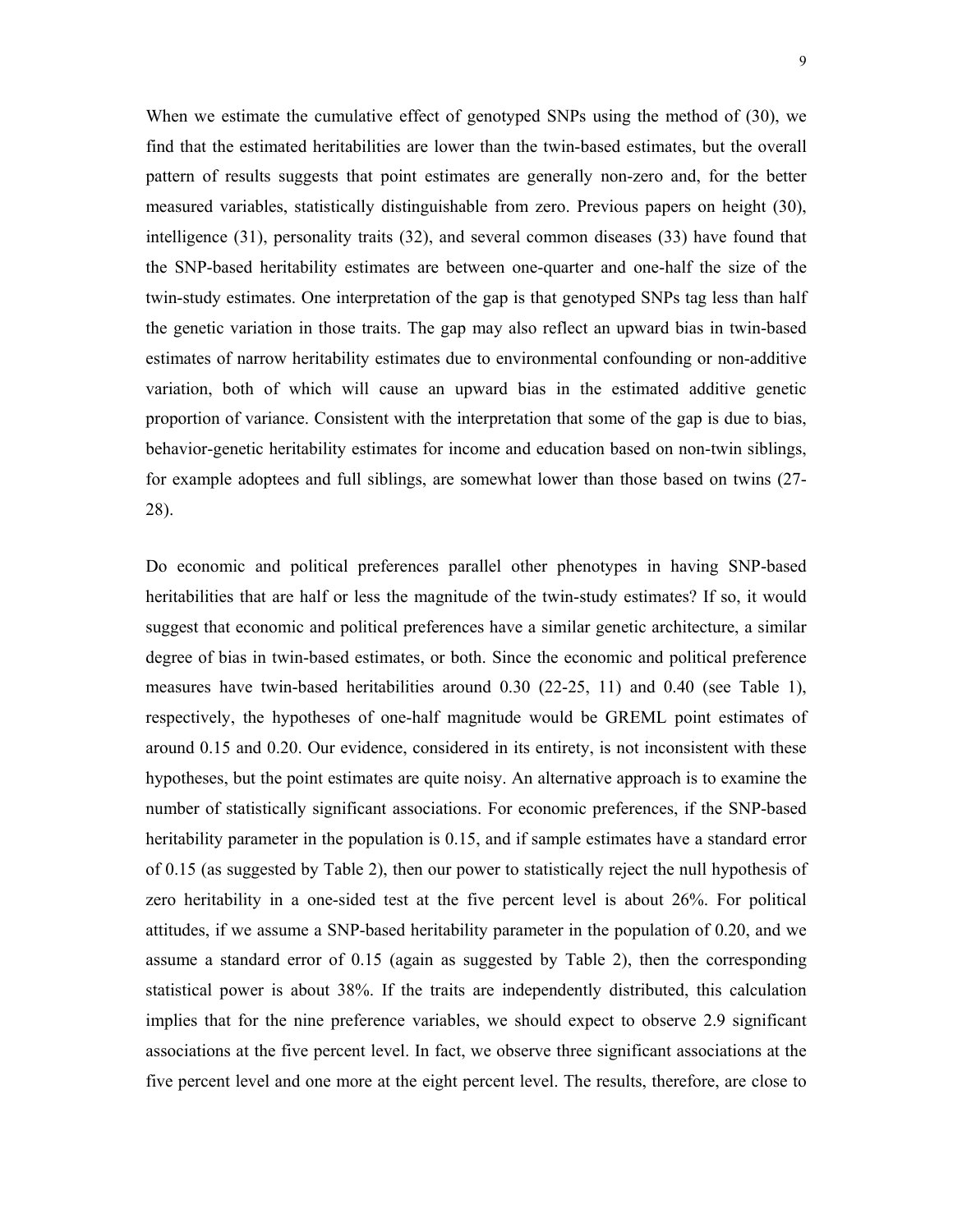what one would expect under the hypothesis that the SNP-based heritability estimates are about half the magnitude of the twin-based estimates.¶

Third, our analysis of individual SNPs does not reveal any associations that are significant at the conventional threshold of genome-wide significance required in genetic association studies. This is unsurprising in light of the accumulating evidence that the effects of common variants on complex outcomes are small (45), especially in the context of social science traits (24-25). Figure 1 displays power calculations, given the SALTY sample size, for detecting true associations across a range of effect sizes as measured by the  $R<sup>2</sup>$ . For the preference measures, the study was well-powered to detect individual markers which explain at least 1.25% of trait variation at a nominal significance level of  $10^{-7}$ —yet no single SNP in our sample attains this level of significance in our sample. Moreover, 1.25% is an upper bound to the effect sizes we can rule out because: first, since  $1.1 \times 10^{-7}$  is the smallest of many millions of *p*-values we estimated, it almost surely capitalizes on chance to some extent and overstates the strongest genetic association in our data (the well-known "winner's curse" in statistical inference; 46); and second, for many of the variables, the lowest observed *p*-value was considerably higher than  $1.1 \times 10^{-7}$ . To illustrate our statistical power another way, if across the eleven traits there are a total of ten independently-distributed SNPs each with  $R^2$  of 0.75% or larger, our study was well-powered to detect at least one of them—and yet we found none. We conclude that is unlikely that many common polymorphisms with such effect sizes exist. Hence our failure to detect associations at these levels of significance indicates that true associations between common SNPs and economic and political phenotypes are likely to have very small effect sizes.  $\parallel$  Of course, our evidence does not rule out the possibility that there exist rare variants with large effects on these phenotypes.

Fourth, the results from our prediction exercise show that in a sample of approximately 3,200 individuals, a standard polygenic risk score has negligible out-of-sample predictability. This does not in any way contradict the results from the GREML analysis. GREML uses the measured SNPs to estimate realized relatedness between individuals, and given the large number of SNPs in a dense SNP array, realized relatedness can be estimated relatively precisely. In contrast, estimating a prediction equation that can predict well out of sample requires precise estimates of the effects of individual SNPs. In the limit of an infinite sample, it would be possible to perfectly estimate the effects of individual SNPs and thereby construct a polygenic risk score whose predictive power reaches the theoretical upper bound that is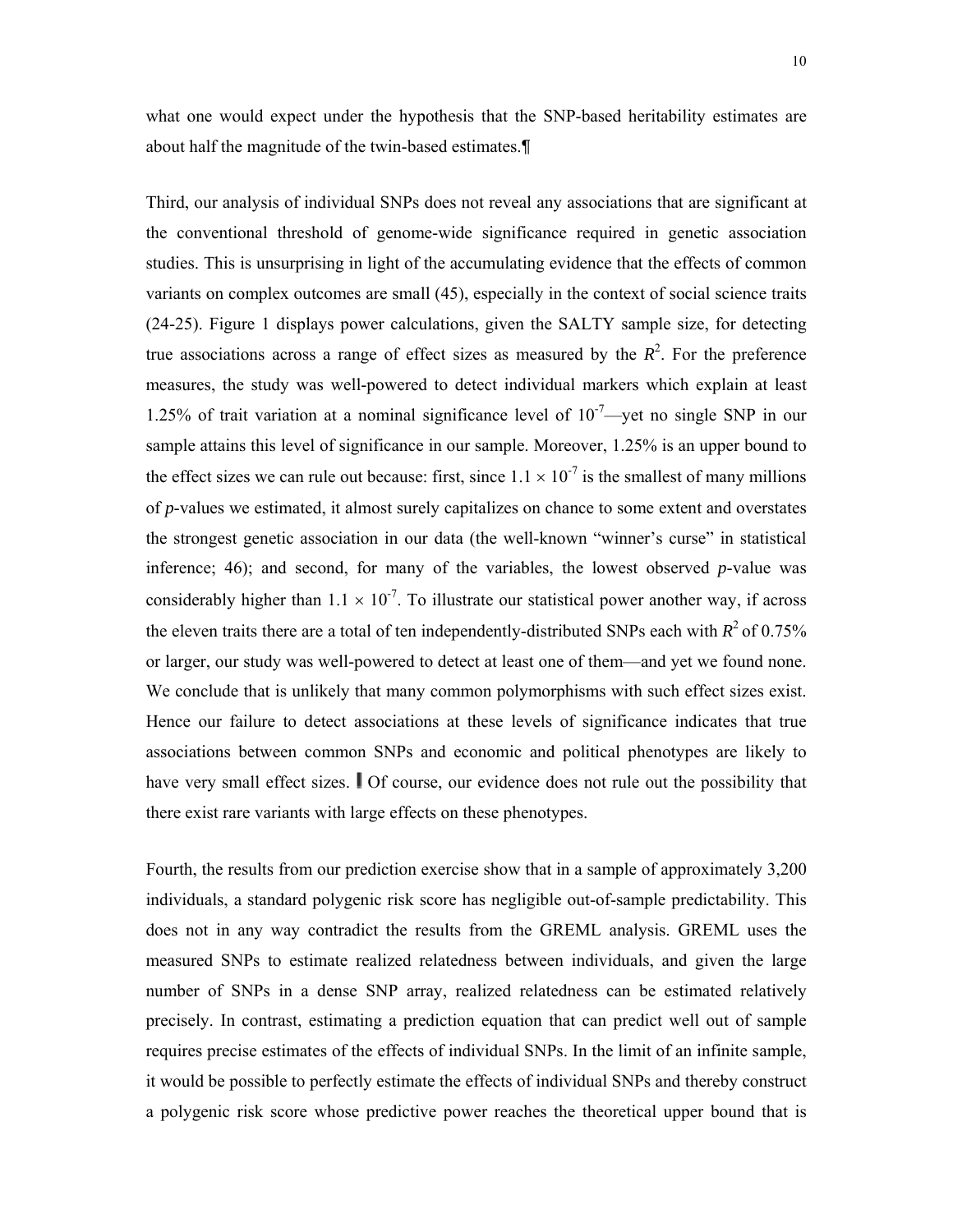estimated by GREML. The smaller the discovery sample used to estimate the prediction equation, the noisier are the estimates of the individual SNP effects, and hence the lower will be the out-of-sample predictive power of the polygenic risk score that is constructed based on these estimates. Evidently a discovery sample of 2,900 individuals (about 90% of 3,200) is far too small to obtain even mildly useful predictive power for standard measures of economic or political preferences.

These findings fit in nicely with an emerging consensus in medical genetics, according to which common genetic variants that individually explain a substantial share of the variation in complex traits are unlikely to exist. If anything, the problem is likely to be even more acute in the social sciences, since the phenotypes are usually several degrees removed from genes in the chain of causation (24-25). Our results suggest that much of the "missing heritability" (49)—the gulf between the cumulative explanatory power of common variants identified to date and the heritability as estimated in behavior-genetic studies—for social science traits reflects the fact that these traits have a complicated genetic architecture with most causal variants explaining only a small fraction of the phenotypic variation. If so, then large samples will be needed to detect those variants.\*\*

Turkheimer (50) famously proposed three "laws of behavior genetics": first, all human behavioral traits are heritable; second, the proportion of variance attributable to family is smaller than the proportion attributable to genes; and third, a large portion of individual differences is explained by factors other than families and genes. We believe that there is accumulating evidence in favor of a fourth "law" regarding the molecular genetic architecture of behavioral traits: Genetic variants that are common in a population have very small individual effects on behavioral traits. If true, this law would help explain the repeated failure to replicate initially promising candidate gene findings with large effect sizes (51-52), as well as the failure to date of genome-wide association studies to discover genetic variants associated with behavioral traits even in samples numbering tens of thousands of individuals (53). There is direct evidence for such an architecture for intelligence (31, 51), personality (32), and now economic and political preferences. Like Turkheimer's three laws, this fourth law is a summary of patterns of empirical results, not a theoretical necessity, so it could fail to hold in some specific cases, but we conjecture that it will generalize to other complex phenotypes.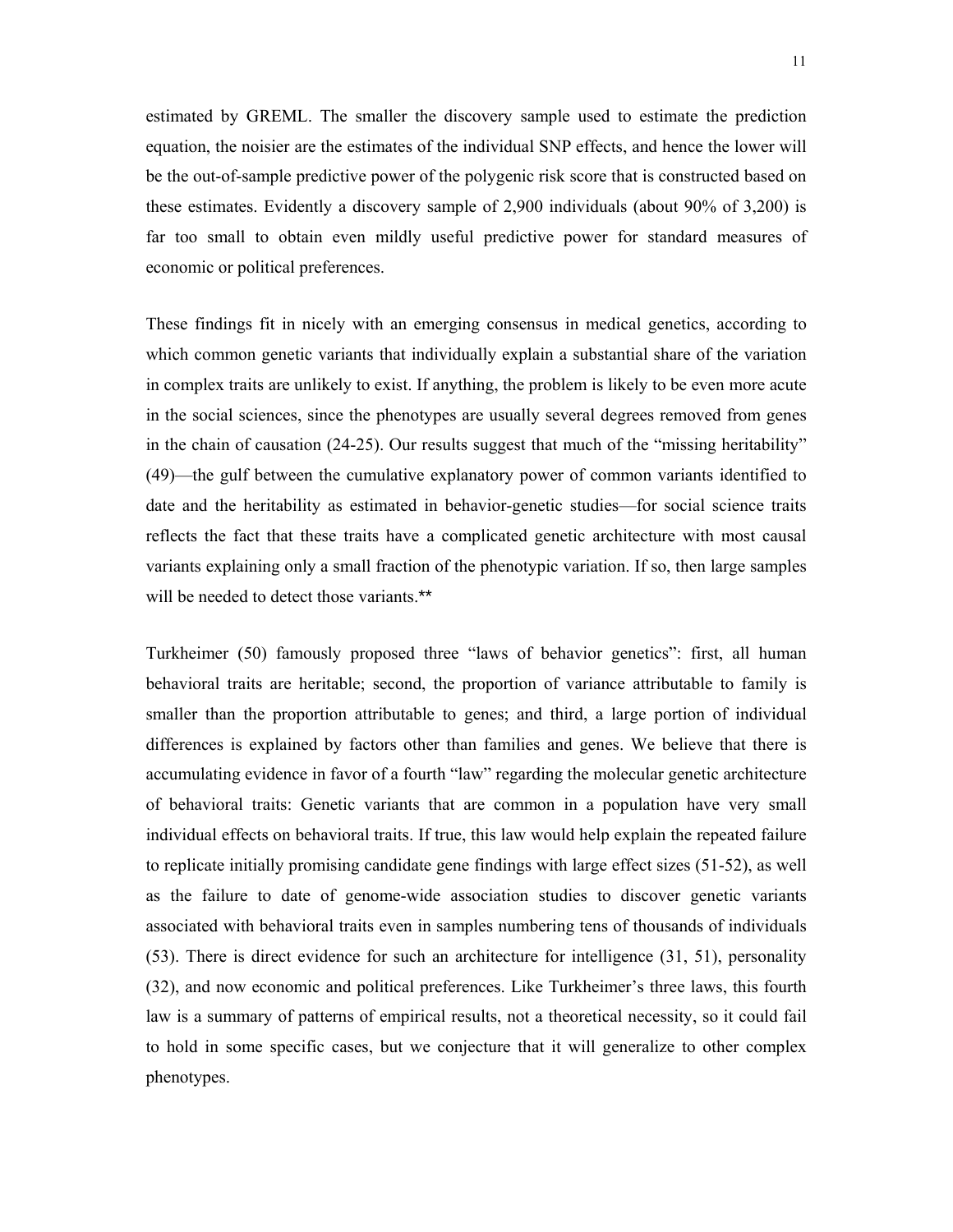Our conclusions have a number of implications for research at the intersection of genetics and social science. There has recently been an explosion of reported associations in samples of several hundred individuals (for reviews of work to date, see (54) and (25)). These samples are very small by the standards of medical genetics, often based on samples in the hundreds or less. Such studies are only adequately powered if the marker's population  $R^2$  for the trait is considerably larger than the upper bounds established by the GWAS findings reported here. Our findings, based on a sample an order of magnitude larger, suggest that adequate power actually requires a sample size that is yet another order of magnitude larger even than ours. Statistically significant associations obtained in a small sample should be approached with caution for two reasons: first, since most existing published studies are dramatically underpowered, the probability that an association study will detect a true signal is vanishingly small; hence if a significant association is observed, Bayesian calculations indicate that the posterior odds of a true association are low (52, 24, 25); and second, publication bias—the tendency for findings, as opposed to non-findings, to be selectively reported by researchers and selectively published by journals—are magnified in genetic association work because the typical dataset has many behavioral measures and many genetic markers (55).

Our conclusions regarding the molecular genetic architecture of economic and political preferences also have implications for whether, how, and how soon molecular genetic information can contribute to, and potentially transform, research in social science. One possibility is that genetic associations may shed light on biological pathways of precursors to important behaviors and outcomes, such as preferences. More speculatively, such insights may also help inspire the development of new theoretical constructs which are more closely aligned with the underlying biology than the existing concepts such as "risk aversion" or "patience" that we study here (56). Contributions such as these require the identification of specific genetic variants that correlate robustly with behavior. As discussed above, the results reported here suggest the need to construct samples which are several orders of magnitude larger than those presently employed in this sort of research. Unfortunately, even if these pathways are eventually identified, our quantitative results suggest that many of the identified markers will only explain a tiny share of variance.

Another interesting potential contribution to economics and political science would be the use of genetic markers as instrumental variables in (non-genetic) empirical work. In order for the gene-as-instrument to be convincing, not only must the marker be robustly associated with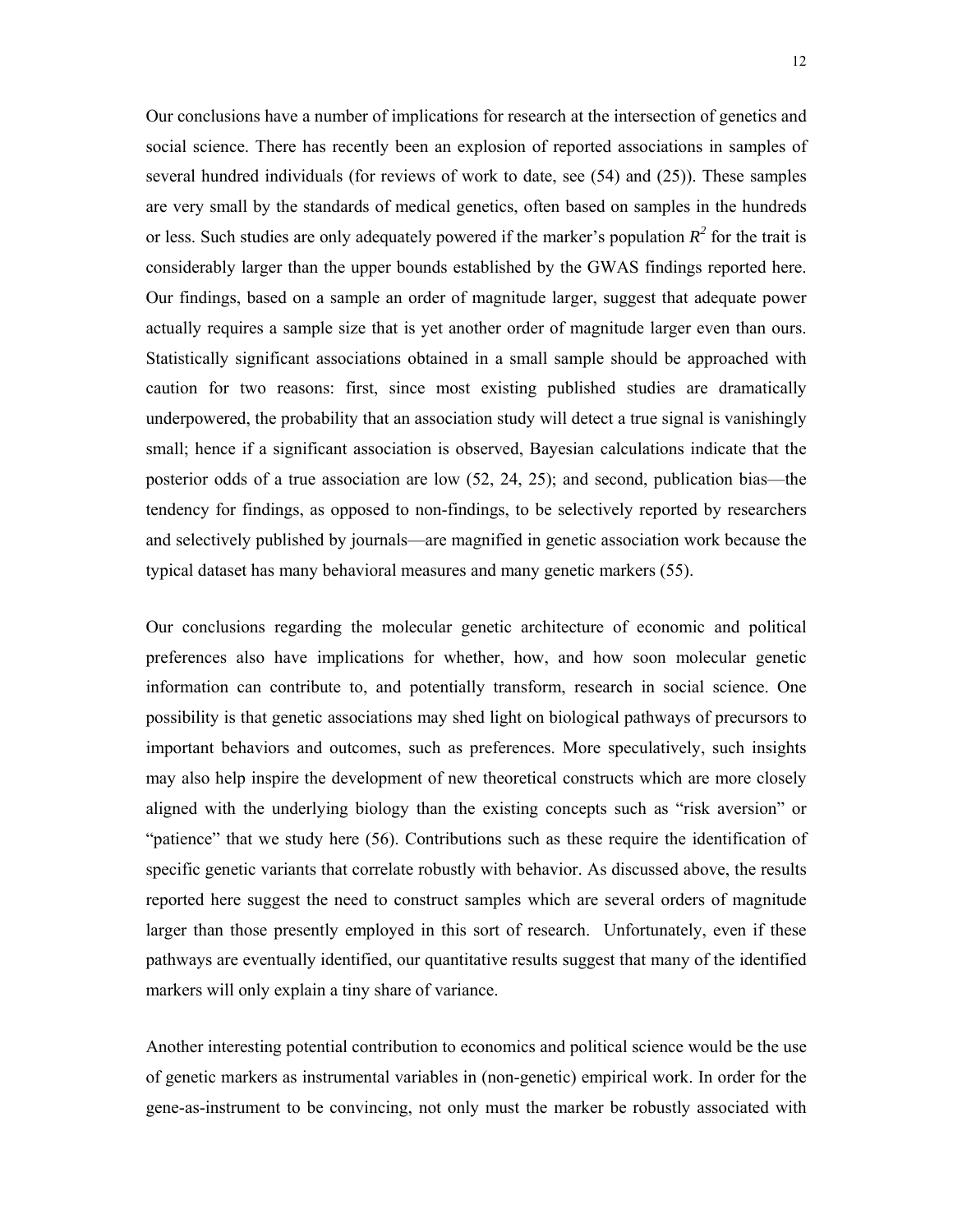the "endogenous regressor," but *all* of the behaviors associated with that marker must be understood. Otherwise, if the marker has pleiotropic effects, then the exclusion-restriction assumption could be violated, making the marker invalid as an instrumental variable. As more is understood about the pathways through which candidate IV markers operate, researchers will be in a better position to assess the plausibility of the exclusion restriction on a case-by-case basis, depending on the research question.

A different potential use of molecular genetic data to social science would be as control variables for genetic heterogeneity in (non-genetic) empirical work, in order to reduce the variance of the error term and shrink the standard errors of coefficient estimates. For such an application to have any practical utility, the markers that are selected as controls need to explain a non-negligible share of the variation. Similarly, use of genetic data to target interventions requires that the aggregate predictive power of a set of genetic variants for the trait be sufficiently large. As we have shown here, given presently-attainable sample sizes, this does not appear to be feasible for economic and political traits. It is likely that extremely large—perhaps impossibly large—samples will be required. If so, some of the most exciting possible uses of molecular genetic data in the social sciences lie many years in the future.

In summary, our molecular-genetic-based estimates of heritability partially corroborate the twin-based estimates and suggest that molecular genetic data *could* be predictive of preferences. Our other results, however, suggest that excitement about the utility of molecular genetic data in social science research likely needs to be tempered by an appreciation that much of that the heritable variation is likely explained by a large number of markers, each with a small effect in terms of variance explained. As a consequence, for economic and political preferences, much larger samples than currently used will be required to robustly identify individual SNP associations or sizeable predictive power from many SNPs considered jointly.

Rather than being destructive to the enterprise of incorporating genetic data into social science, an understanding of the molecular genetic architecture of economic and political preferences can help guide research in more productive directions. Indeed, there are several constructive and complementary responses one might imagine to the inferential challenges posed by the genetic architecture documented here. One is to undertake efforts to actually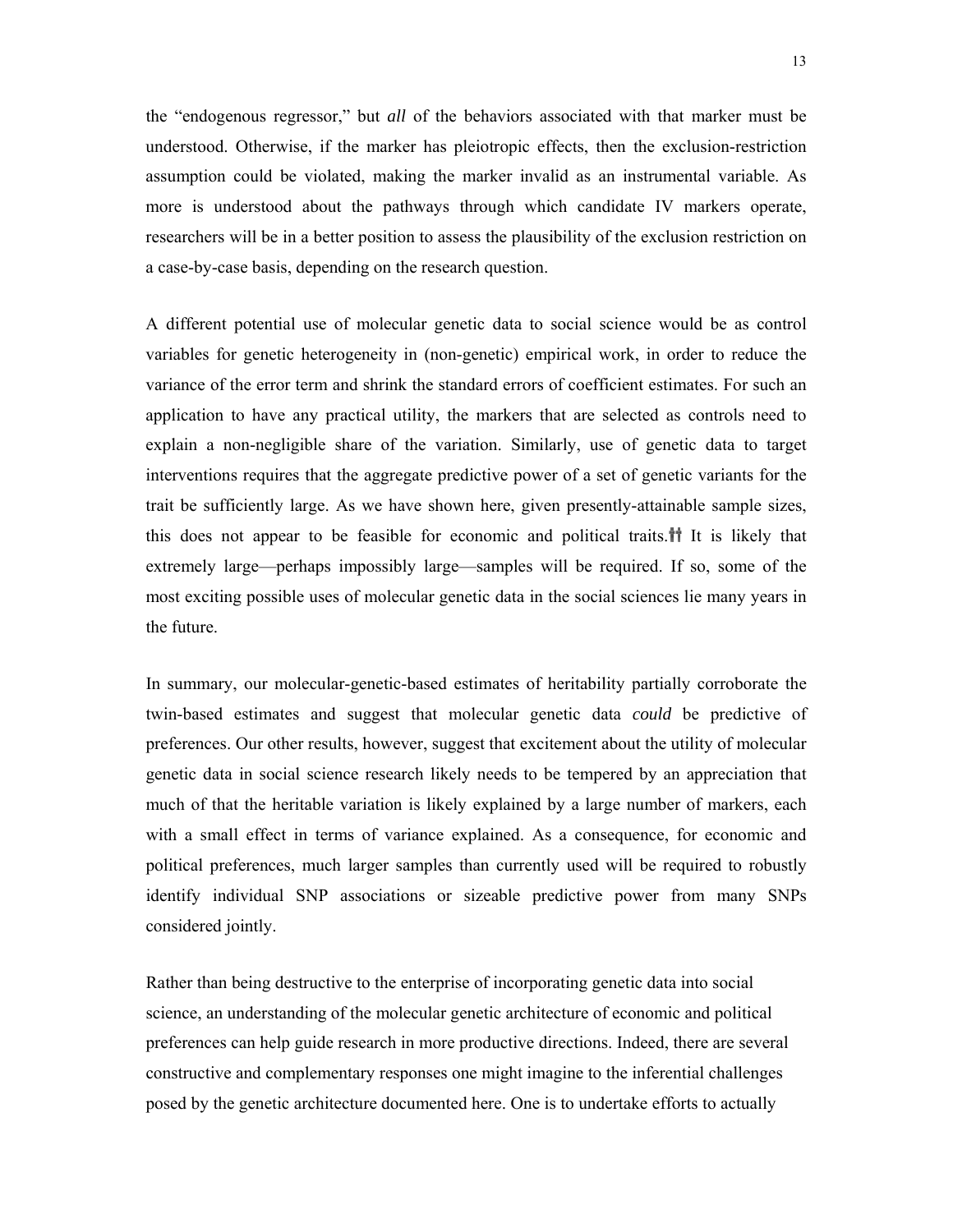obtain very large samples that contain both genetic and social science data. A second response is to carefully evaluate the psychometric properties of social science phenotypes to minimize attenuation bias due to error in measurement and thereby maximize power for any given sample size. In our view, the larger GREML estimates for the political preference measures relative to the less reliable economic measures illustrates these potential gains. A third suggestion is to focus on behavioral phenotypes that are more biologically proximate. One example that is a focus of some current work is smoking, a behavior for which large, replicated associations have been found with SNPs in the nicotine receptor gene *CHRNA3* (57). For biologically proximate phenotypes, it is more likely that some associations will have non-trivial effect sizes and clearer causal interpretations.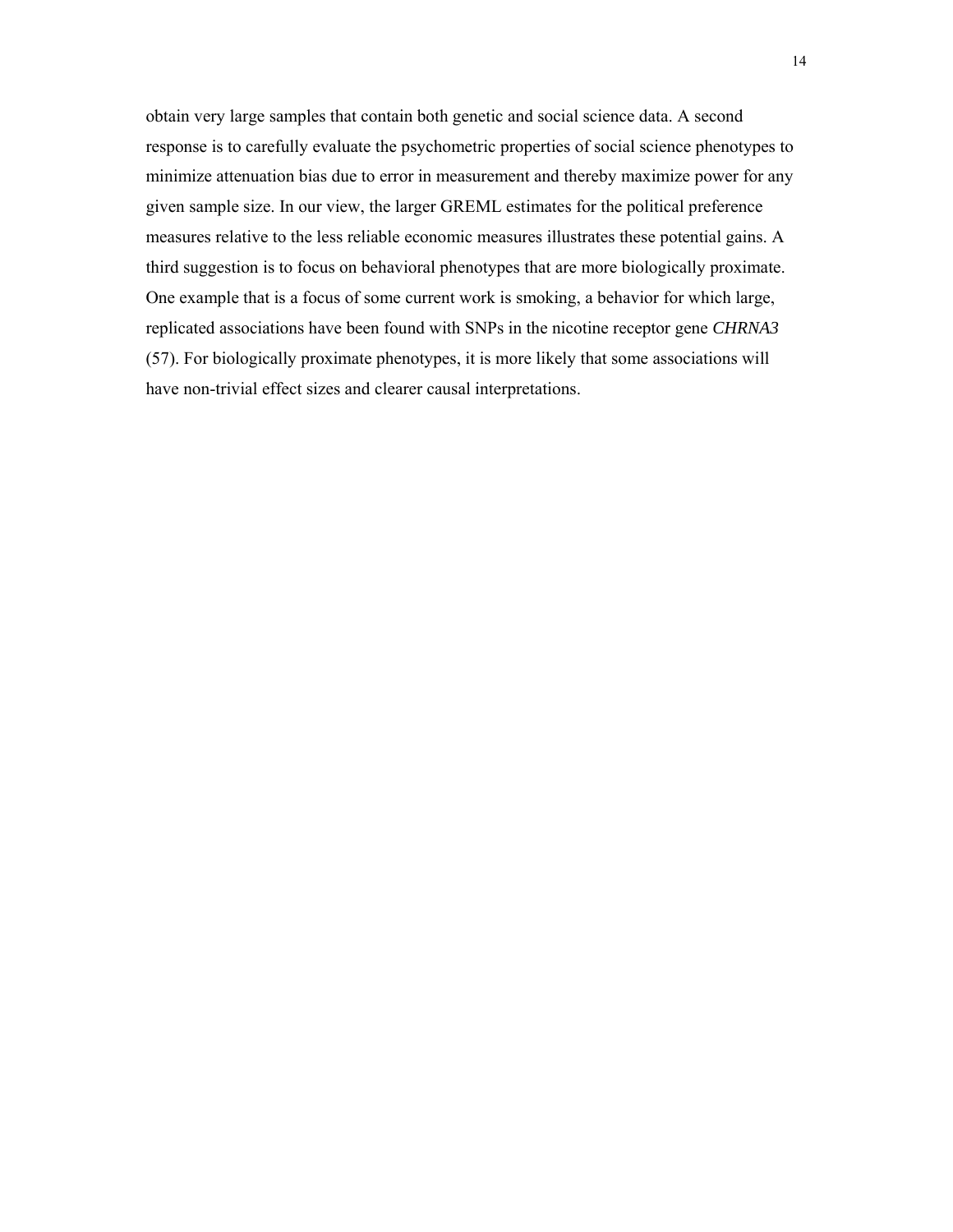#### **Materials and Methods**

Since December 2010 10,946 Swedish Twins have been genotyped using the Illumina HumanOmniExpress BeadChip genotyping platform. We applied standard quality controls to the genetic data; see the Supplementary Information for details. In all our GWAS analyses, we control for the first ten principal components of the genotypic data, sex and age and adjust the standard errors for non-independence within family. We computed the GREML estimates using the publicly-available GCTA software (58). Before computing the matrix of genetic relatedness for the SALTY sample, we dropped one twin per pair, always the twin with a larger number of missing phenotypes. For our prediction exercise, we randomly split the sample into a 90% training sample to construct the genetic score and a 10% validation sample to examine its predictive accuracy; details are relegated to the Supplementary Information.

## **Footnotes**

\* For critical perspectives, see (19-20).

 Another approach is to estimate the genetic variance from within-family variation in genetic relatedness (see 35). The estimates derived from such an analysis are unbiased estimates of heritability rather than lower bounds because the identical-by-descent probabilities for all variants, including the rare ones not tagged by the genotyped SNPs or microsatellites, can be inferred if one has sibling data.

 Additional details on variable construction and materials and methods are available in the Supplementary Information.

§ Labor economists usually study earnings because it is taken to be a proxy for productivity. This assumption is most reasonable in prime aged males, whose attachment to the labor market tends to be strong and who typically work full time, making variation in hours worked less of a confound for measuring productivity. For a discussion of the difficulties with analyzing female labor supply and earnings, see (40).

¶The fact that we observe some GREML point estimates of zero is not surprising. Since the estimator is constrained to produce a non-negative estimate, the bound at zero will often be attained when the true population parameter is low and estimated imprecisely.

 While the survey measures we use here are common in economics (e.g., 1), it is also common in economics to measure preferences using laboratory tasks that attach financial incentives to performance (47). It is sometimes argued that these incentivized laboratory tasks produce measures of preferences that are more reliable and more correlated with realworld behaviour than the survey measures. In fact, however, existing work does not support the hypothesis that such incentivized measures of risk aversion or other preferences are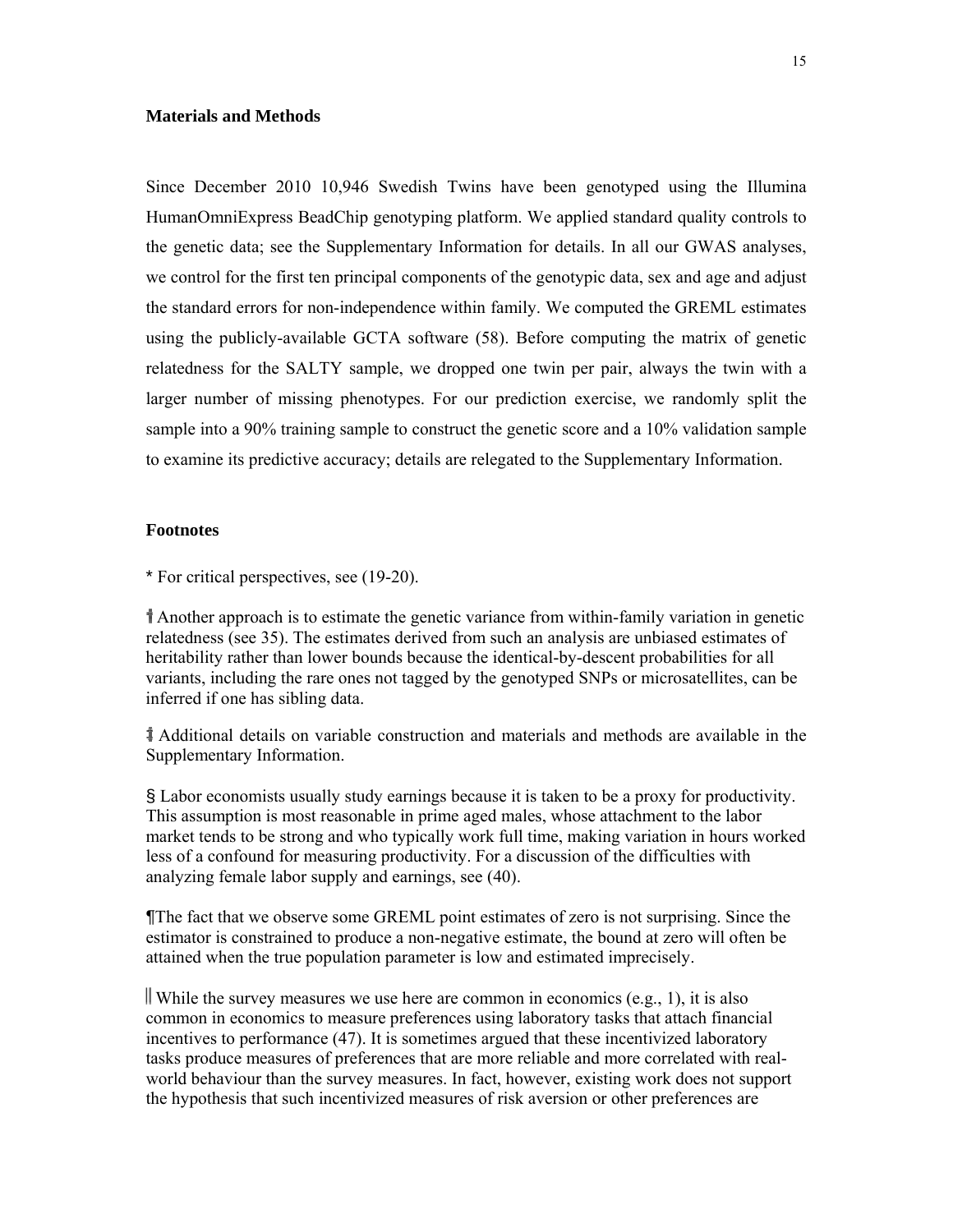measured more reliably than survey-based measures (25, 48). Moreover, our conclusion that effects of individual SNPs on risk preferences are very small would hold even with measures of preferences were much more reliable than those we use. For example, suppose we could improve the reliability of one of the measures from 0.58 (the average reliability across our four economic preference measures) to 0.80. Then the upper bound of 1.25% that we calculate would imply an upper bound of 1.72% for this better-measured phenotype.

\*\* While we have emphasized the possibility that the heritability of preferences is composed of many common SNPs of small effect, we also note that the common SNPs (the heritable variation measured on dense SNP arrays) do not tag all the heritable variation in the genome. If the twin-based estimates of heritability are correct, then rare, perhaps non-SNP, causal variants that are not in close linkage disequilibrium with the genotyped markers may explain some of the heritable variation. If such variants exist, they may have large effects. Nonetheless, since such variants will be rare, large samples will also be required for adequate power to detect those markers.

 Were it the case that economic behaviors, or their precursors in the form of various preferences, traits and skills, could be predicted from molecular genetic information, it would raise a host of ethical questions about if and how such information should be used. In principle, the information may be used to help people make more informed decisions. For example, if dyslexia could be predicted at a relatively early age, such information could in principle be used to help parents make better information about treatment strategies (24). Such potential benefits must of course be carefully weighed against the costs. For example, insurance markets may break down due to adverse selection (56) unless there are restrictions placed on the availability of genetic data.

#### **Acknowledgements**

The authors thank Jonathan Beauchamp, Sandy Jencks, and Sarah Medland for helpful comments and discussions and Cara Costich, Julia Goorin, and Michael Puempel for research assistance. The study was supported by the GenomeEUtwin project under the European Commission Programme OEQuality of Life and Management of the Living Resources of 5th Framework Programme, the Swedish Research Council, the Swedish Council for Working Life and Social Research, the Swedish Foundation for Strategic Research, the Swedish Heart and Lung Foundation, the Jan Wallander and Tom Hedelius Foundation, and the NIA/NIH through grants P01AG005842-20S2 and T32-AG000186-23.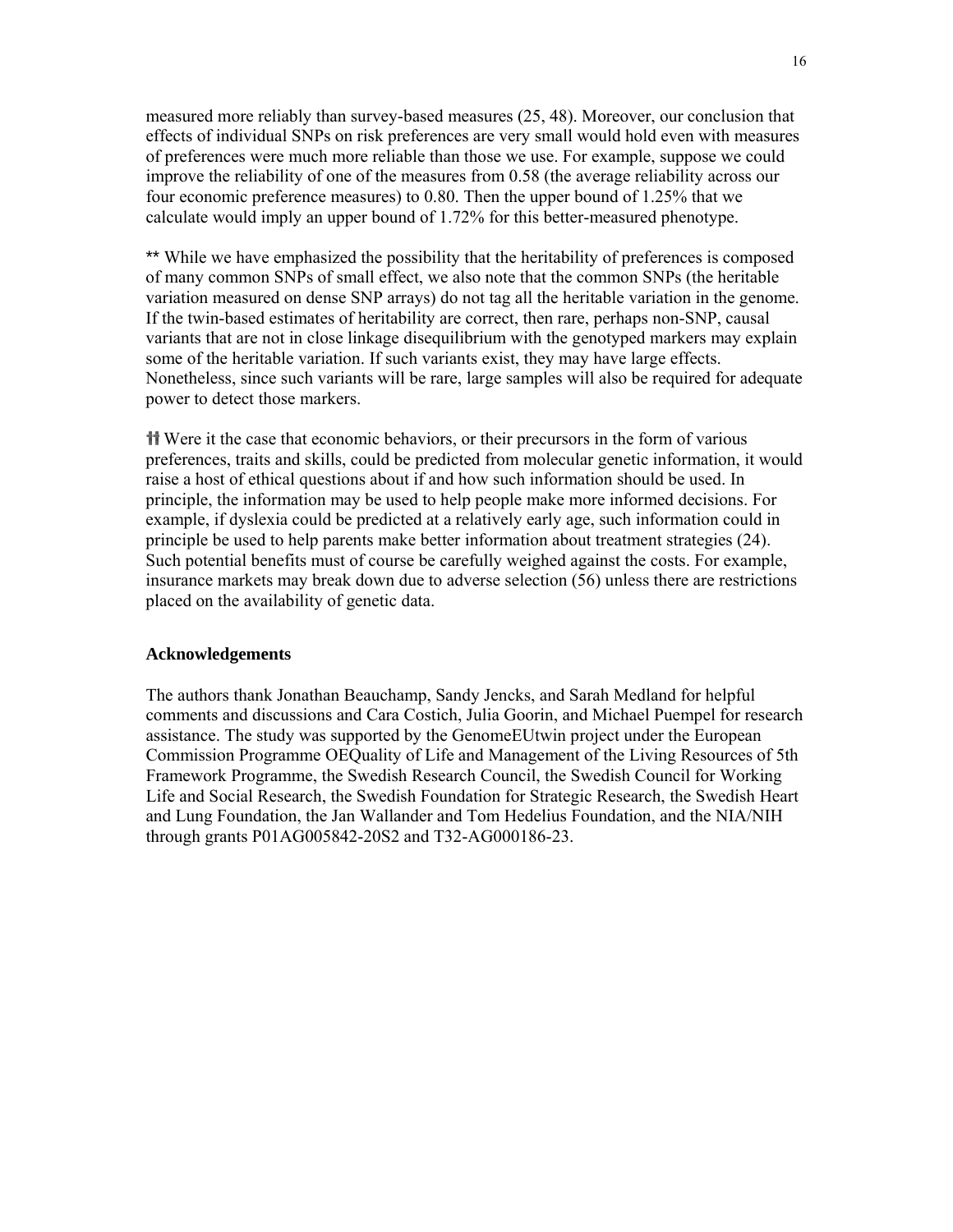|  |  |  |  |  | Table 1: Sibling Correlations |
|--|--|--|--|--|-------------------------------|
|--|--|--|--|--|-------------------------------|

|                      | Economic Outcomes        |                |             | <b>Economic Preferences</b> |             |             | <b>Political Preferences</b> |             |              |             |             |
|----------------------|--------------------------|----------------|-------------|-----------------------------|-------------|-------------|------------------------------|-------------|--------------|-------------|-------------|
|                      |                          |                |             |                             |             |             | Imm. /                       | Econ.       |              |             | Foreign     |
|                      | Education                | Income         | Risk        | Patience                    | Fairness    | Trust       | Crime                        | Policy      | Environ.     | Femin.      | Policy      |
| $\rho_{MZM}$         | 0.70                     | 0.47           | 0.41        | 0.05                        | 0.32        | 0.37        | 0.56                         | 0.42        | 0.26         | 0.48        | 0.48        |
|                      | $(.65-.75)$              | $(.31-.61)$    | $(.33-.49)$ | $(-.04 - .15)$              | $(.23-.42)$ | $(.29-.45)$ | $(.49-.62)$                  | $(.34-.50)$ | $(.17-.34)$  | $(.40-.57)$ | $(.40-.54)$ |
| $\rho_{DZM}$         | 0.50                     | 0.22           | 0.20        | 0.07                        | 0.24        | 0.18        | 0.33                         | 0.34        | 0.09         | 0.27        | 0.16        |
|                      | $(.42-.57)$              | $(.11-.33)$    | $(.12-.28)$ | $(-.04 - .20)$              | $(.15-.33)$ | $(.08-.27)$ | $(.25-.42)$                  | $(.26-.42)$ | $(.01-0.18)$ | $(.19-.35)$ | $(.07-.24)$ |
| $\rho_{MZF}$         | 0.74                     | 0.37           | 0.35        | 0.16                        | 0.24        | 0.33        | 0.60                         | 0.45        | 0.34         | 0.41        | 0.47        |
|                      | $(.70-.78)$              | $(.25-.50)$    | $(.27-.43)$ | $(.07-.25)$                 | $(.16-.32)$ | $(.25-.40)$ | $(.55-.65)$                  | $(.37-.51)$ | $(.23-.46)$  | $(.34-.48)$ | $(.39-.53)$ |
| $\rho_{\text{ DZF}}$ | 0.54                     | 0.22           | 0.13        | 0.11                        | 0.10        | 0.19        | 0.37                         | 0.22        | 0.16         | 0.19        | 0.21        |
|                      | $(.49-.59)$              | $(.14-.32)$    | $(.05-.21)$ | $(.03-.20)$                 | $(.03-.17)$ | $(.11-.26)$ | $(.29-.44)$                  | $(.14-.29)$ | $(.09-.24)$  | $(.12-.26)$ | $(.14-.29)$ |
| $N_{\text{MZM}}$     | 561                      | 560            | 443         | 491                         | 450         | 458         | 448                          | 448         | 448          | 448         | 448         |
| $N_{DZM}$            | 614                      | 612            | 477         | 655                         | 482         | 486         | 487                          | 487         | 487          | 487         | 487         |
| $N_{MZF}$            | 544                      | 538            | 594         | 700                         | 652         | 659         | 630                          | 630         | 630          | 630         | 630         |
| $N_{\text{DZF}}$     | 845                      | 815            | 636         | 1108                        | 681         | 714         | 665                          | 665         | 665          | 665         | 665         |
| $\rho$ RE-TEST       | $\overline{\phantom{0}}$ | $\blacksquare$ | 0.71        | 0.40                        | 0.57        | 0.63        | 0.86                         | 0.84        | 0.62         | 0.78        | 0.72        |
|                      |                          |                | $(.66-.76)$ | $(.27-.52)$                 | $(.49-.65)$ | $(.57-.69)$ | $(.84-.88)$                  | $(.84-.88)$ | $(.84-.88)$  | $(.84-.88)$ | $(.84-.88)$ |
| $N_{\text{RE-TEST}}$ |                          |                | 475         | 483                         | 469         | 482         | 471                          | 471         | 471          | 471         | 471         |

Note: This table gives the sibling and re-test Pearson correlations for the eleven phenotypes. The 95% confidence intervals given in parentheses are computed by bootstrapping with 500 draws. MZM: number of male monozygotic pairs; DZM: male dizygotic pairs; MZF: female monozygotic pairs; DZF: female dizygotic pairs. The economic and political preference data are from the SALTY sample, whereas the education and income data are from the TwinGene sample (see Supplementary Information for sample descriptions).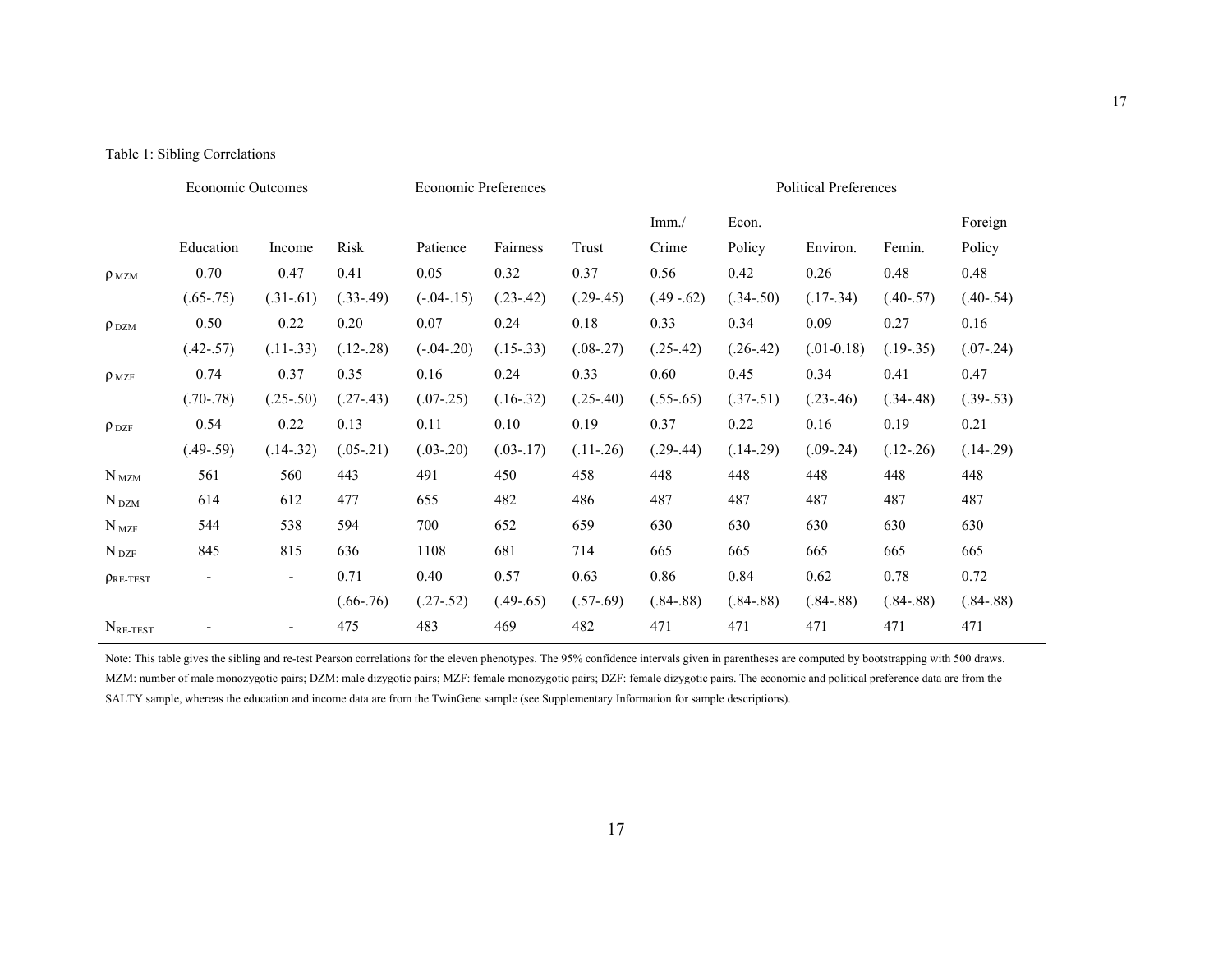#### Table 2: GREML Analyses

|                  | <b>Economic Outcomes</b> |        |       | Economic Preferences |          |       | <b>Political Preferences</b> |        |          |        |         |
|------------------|--------------------------|--------|-------|----------------------|----------|-------|------------------------------|--------|----------|--------|---------|
|                  |                          |        |       |                      |          |       | Imm/                         | Econ.  |          |        | Foreign |
|                  | Education                | Income | Risk  | Patience             | Fairness | Trust | Crime                        | Policy | Environ. | Femin. | Policy  |
| V(g)/V(P)        | 0.191                    | 0.062  | 0.137 | 0.085                | 0.000    | 0.242 | 0.203                        | 0.344  | 0.000    | 0.000  | 0.354   |
| s.e.             | 0.062                    | 0.124  | 0.152 | 0.148                | 0.150    | 0.146 | 0.147                        | 0.150  | 0.148    | 0.147  | 0.149   |
| $p$ -value       | 0.001                    | 0.313  | 0.186 | 0.285                | 0.500    | 0.047 | 0.079                        | 0.012  | 0.500    | 0.500  | 0.009   |
| $\boldsymbol{N}$ | 5,682                    | 2,866  | 2,327 | 2,399                | 2,376    | 2,410 | 2,368                        | 2,368  | 2,368    | 2,368  | 2,368   |
|                  |                          |        |       |                      |          |       |                              |        |          |        |         |
| Chrom.           | 0.241                    | 0.139  | 0.118 | $-0.195$             | $-0.111$ | 0.460 | 0.118                        | 0.496  | $-0.311$ | 0.247  | 0.462   |
| <i>p</i> -value  | 0.280                    | 0.537  | 0.601 | 0.385                | 0.623    | 0.031 | 0.601                        | 0.019  | 0.159    | 0.268  | 0.030   |

Note: This table reports GREML estimates for the eleven variables. We estimated the matrix of genetic relatedness after omitting one twin per pair and then restricted the analyses to individuals whose relatedness did not exceed 0.025 in absolute value. The row Chrom. shows the estimated correlation between chromosomal length (measured in centimorgan) and the proportion of variation explained by relatedness estimated from that chromosome. As explained in the text, the results for income are based exclusively on men. The third row gives the *p*-value for the test of the null hypothesis that the proportion of variation explained by common SNPs on the autosomes is zero. The sixth row gives the *p*-value for the test of the hypothesis that, across the 22 autosomes, the correlation between chromosomal length and the proportion of variation explained by the chromosome is zero. All data are from the SALTY-Geno sample (see Supplementary Information for sample descriptions).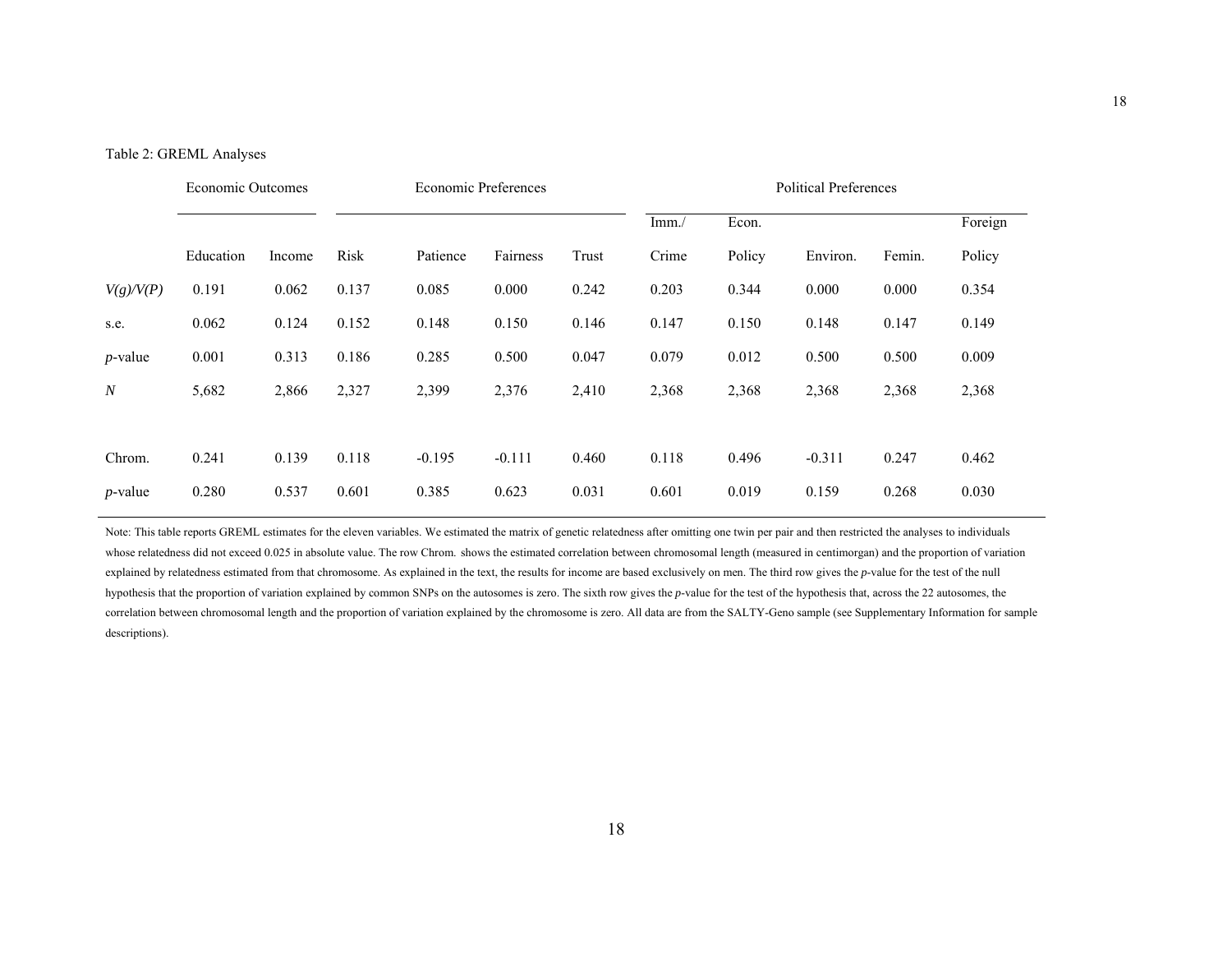

This figure shows how the power to detect a marker at a nominal significance level of  $10^{-7}$  as a function of sample size and the fraction of variance  $(R^2)$  explained by the marker. This *p*-value threshold was selected because no single SNP attained this level of nominal significance in any of the analyses. For educational attainment, there were 6,694 independent observations (i.e., from unrelated individuals) and a total of 9,479 observations – the true power therefore lies somewhere in between the two lines shown. For the political preference measures, we had 2,567 independent observations and a total of 3,233 observations. The true power again lies somewhere between the lines shown. Even for the preference variables, where the sample size is smaller, the study was well-powered to detect a marker with an  $R^2$  of 1.25% at a nominal significance level of 10 $^7$ . The fact that we did not observe any associations at this level of significance suggests that it is unlikely that common variants with effects of that magnitude exist. For several of the traits, the lowest *p*-values observed were considerably higher than 10<sup>-7</sup>. Hence, the 1.25% estimate of the upper bound is conservative. For educational attainment and income, the study was well-powered to detect markers with an  $R^2$  of 0.5%.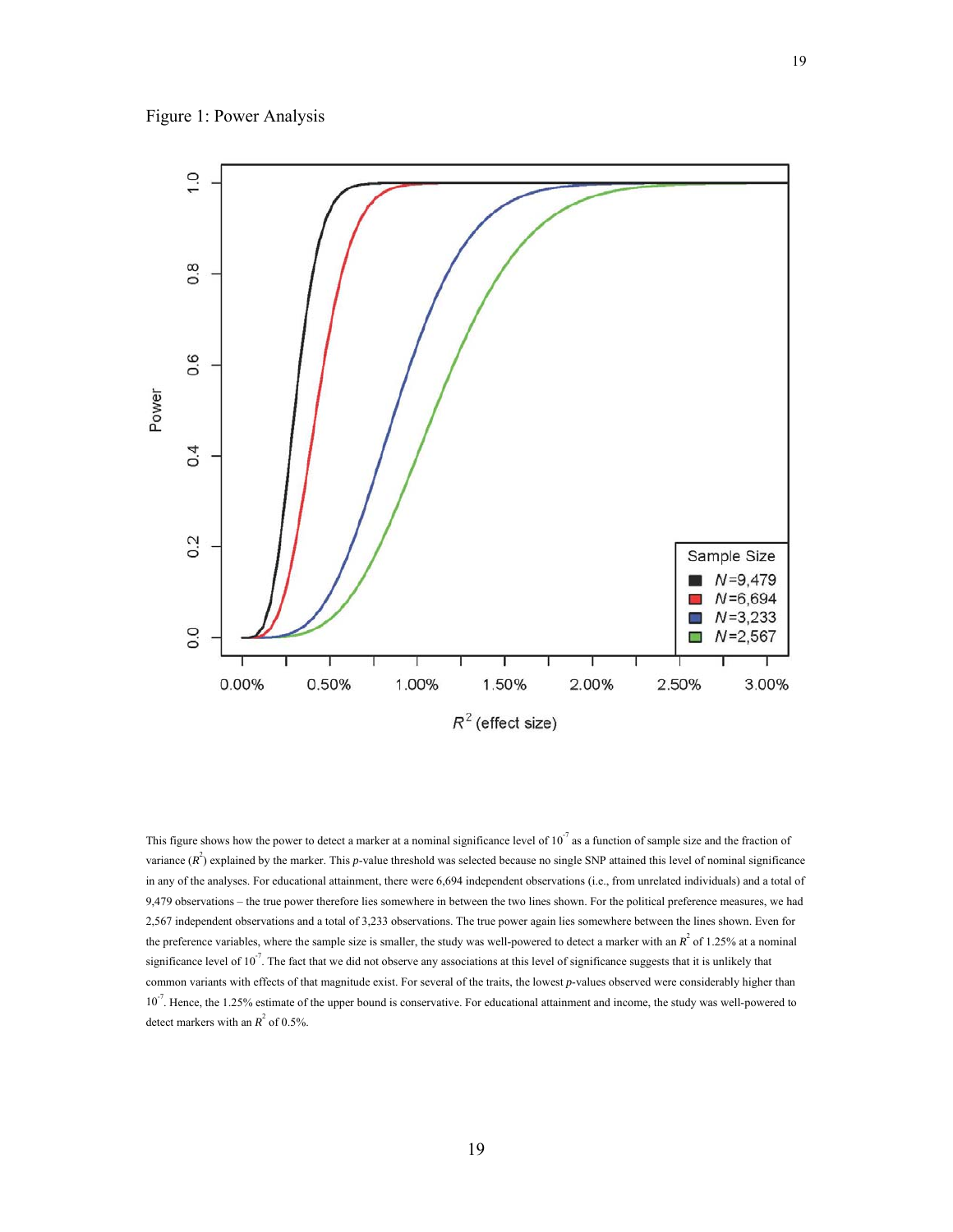### **References**

1. Barsky R-B, Juster F-T, Kimball M-S, Shapiro M-D (1997) Preference Parameters and Behavioral Heterogeneity: An Experimental Approach in the Health and Retirement Study. *Q J Econ* 112: 537-579.

2. Dohmen T-F et al. (2011) Individual Risk Attitudes: Measurement, Determinants, and Behavioral Consequences. *J Eur Econ Assoc* 9(3): 522-550.

3. Chabris C-F, Laibson D, Morris C-L, Schuldt J-P, Taubinsky D (2008) Individual Laboratory-Measured Discount Rates Predict Field Behavior. *J Risk Uncertain* 37(2-3): 237- 269.

4. Meier S, Sprenger C (2010) Present-Biased preferences and credit card borrowing. *Am Econ J Appl Econ* 2(1): 193-210.

5. Jost J-T (2006) The End of the End of Ideology. *Am Psychol* 61(7): 651.

6. Morton R, Cameron C (1992) Elections and the Theory of Campaign Contributions: A Survey and Critical Analysis. *Economics and Politics* 4(1): 79-108.

7. Claassen R-L (2007) Campaign Activism and the Spatial Model: Getting Beyond Extremism to Explain Policy Motivated Participation. *Political Behavior* 29(3): 369-390.

8. Eaves, L-J, Eysenck, H-J (1974) Genetics and the development of social attitudes. *Nature* 249: 288-289.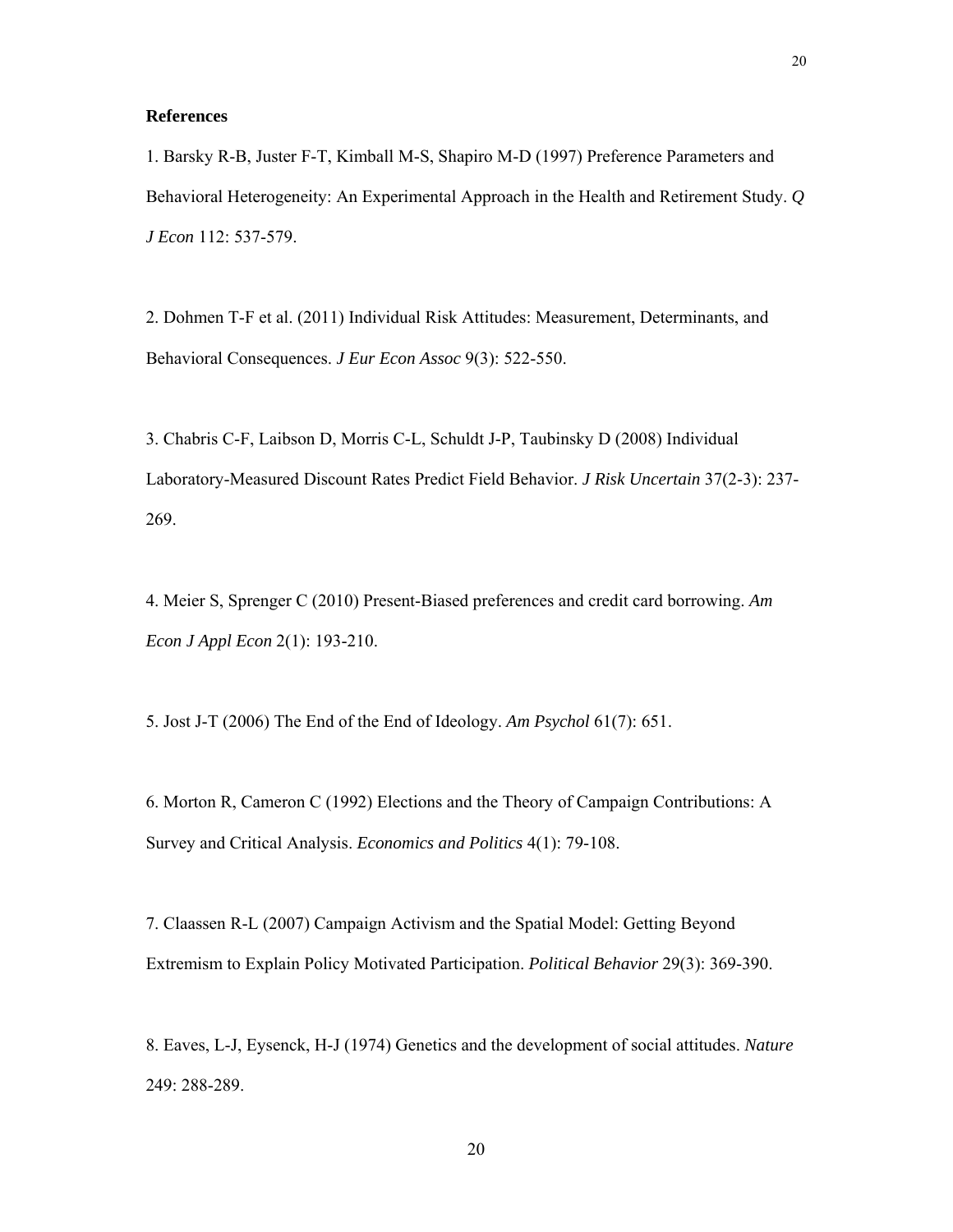9. Martin N-G et al. (1986) Transmission of social attitudes. *Proc Nat Acad Sci USA* 83(12): 4364-4368.

10. Alford J-R, Funk C-L, Hibbing J-R (2005) Are political orientations genetically transmitted? *Am Polit Sci Rev* 99: 153-167.

11. Cesarini D, Dawes C-T, Johannesson M, Lichtenstein P, Wallace B (2009) Experimental Game theory and Behavior Genetics. *Ann N Y Acad Sci* 1167: 66-75.

12. Hatemi P-K et al. (2007) The Genetics of Voting: an Australian Twin Study. *Behav Genet*  37(3): 435-448.

13. Hatemi P-K et al. (2011) Genome-Wide Analysis of Political Attitudes. *J Polit*  $3(1):1-15.$ 

14. Zhong S et al. (2009) The Heritability of Attitude Toward Economic Risk. *Twin Res Human Genet* 12(1) 103-107.

15. Zyphur M-J, Narayanan J, Arvey R-D, Alexander G-J (2009) The Genetics of Economic Risk Preferences. *J Behav Decis Mak* 22(4): 367-377.

16. Charney E (2008) Genes and ideologies. *Perspectives on Politics* 6(2): 299-319.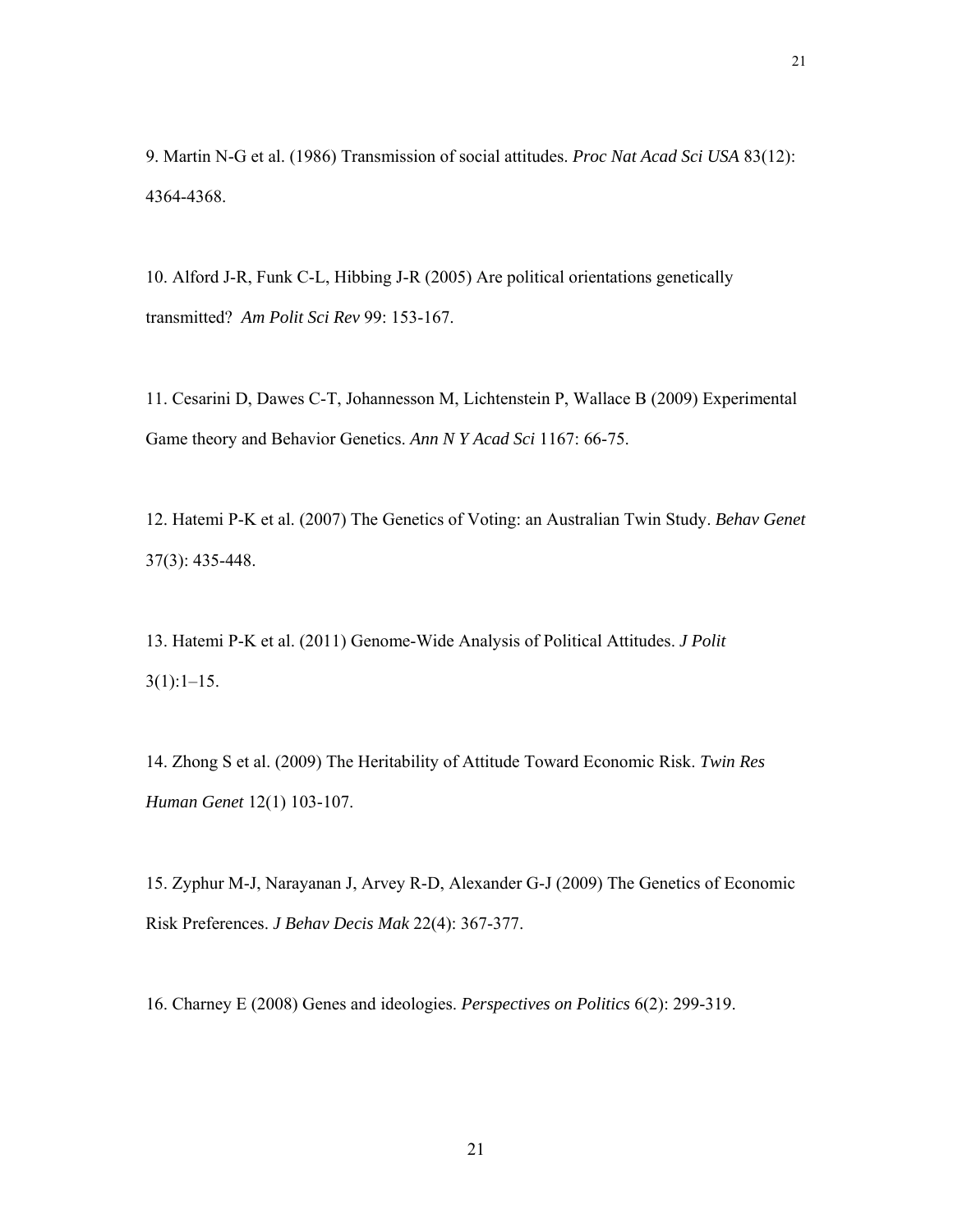17. Stenberg A (2011) Nature or Nurture? A Note on the Misinterpreted Twin Decomposition. Swedish Institute for Social Research (SOFI) Working Paper #4/2011.

18. Jencks C (1980) Heredity, Environment, and Public Policy Reconsidered. *Am Sociol Rev* 45(5): 723-736.

19. Conley D (2009) The Promise and Challenges of Incorporating Genetic Data into Longitudinal Social Science Surveys and Research. *Biodemography Soc Biol* 55(5): 238-251.

20. Cawley J, Han E, Norton E-C (2011) The Validity of Genes Related to Neurotransmitters as Instrumental Variables. *Health Econ* 20(8): 884-888.

21. Davey Smith G, Ebrahim S (2003) 'Mendelian Randomization': Can Genetic Epidemiology Contribute to Understanding Environmental Determinants of Disease. *Int J Epidemiol* 32(1): 1–22.

22. Ding W, Lehrer S-F, Rosenquist J-N, Audrain-McGovern J (2006) The Impact of Poor Health on Education: New Evidence Using Genetic Markers. *NBER Working Paper w12304*.

23. Lander, E-S (2009) Initial impact of the sequencing of the human genome. *Nature* 470(7333), 187-197.

24. Benjamin D-J et al. (in press) The Promise and Pitfalls of Genoeconomics. *Annu Rev Econom*.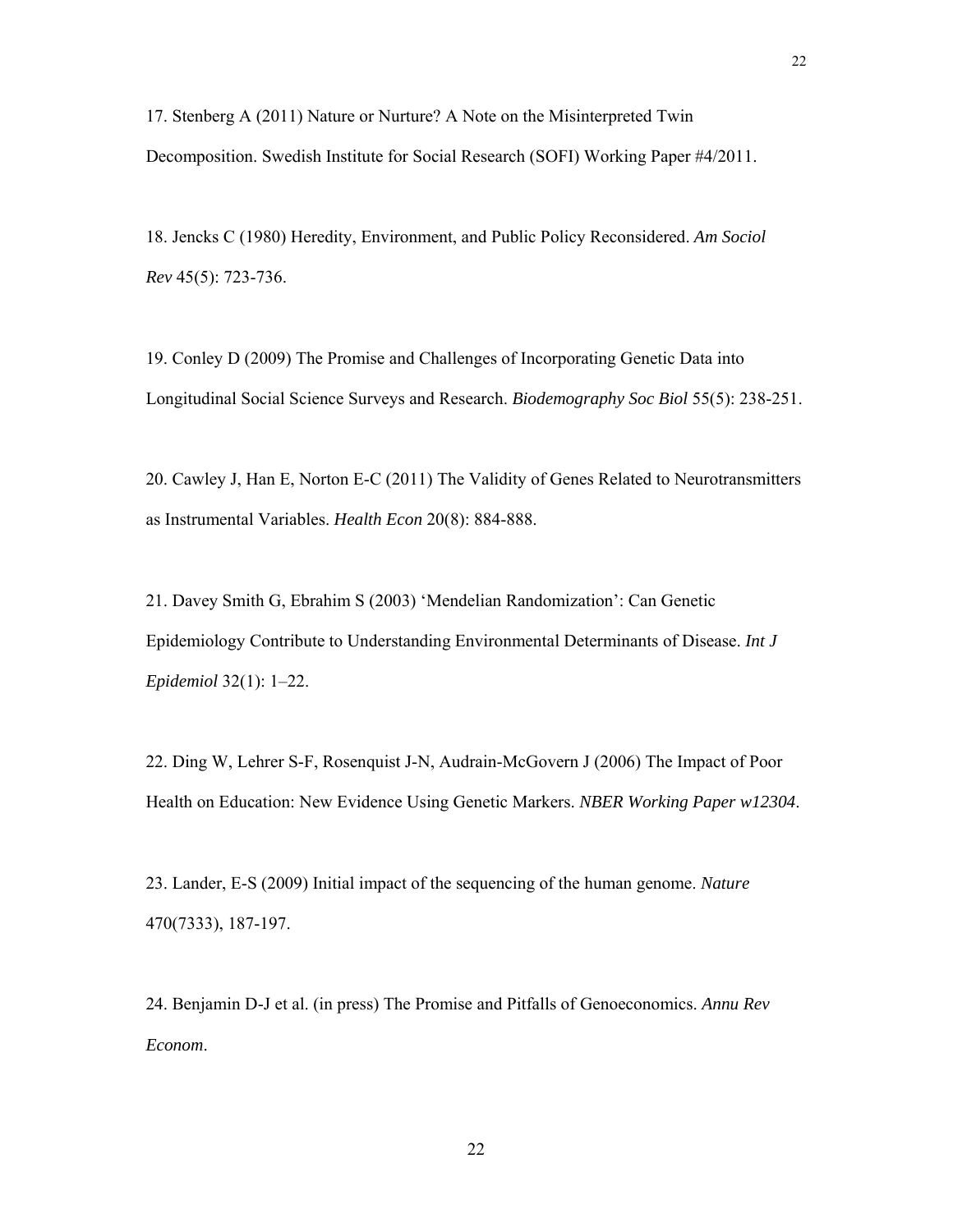26. Taubman P (1976) The Determinants of Earnings: Genetics, Family, and Other Environments: A Study of White Male Twins. *Am Econ Rev* 66(5): 858-870.

27. Björklund A, Jantti M, Solon G Influences of Nature and Nurture on Earnings Variation (2005) in *Unequal Chances: Family Background and Economic Success,* eds Bowles S, Gintis H, Groves M-0 (Princeton University Press, Princeton), pp 145-164.

28. Cesarini D (2010) Family Influences on Productive Skills, Human Capital and Lifecycle Income. Mimeo. In MIT Phd Dissertation, Chapter 3.

29. Visscher P-M, Yang J, Goddard ME (2010) A Commentary on 'Common SNPs Explain a Large Proportion of the Heritability of Human Height' by Yang et al. (2010). *Twin Res Hum Genet* **13**(6): 517-524.

30. Yang J et al. (2010) Common SNPs Explain a Large Proportion of the Heritability for Human Height. *Nat Genet* 42(7): 565–569.

31. Davies G, Tenesa A, Payton T, Yang J, Harris S-E (2011) Genome-wide Association Studies Establish that Human Intelligence is Highly Heritable and Polygenic. *Mol Psych* doi:10.1038/mp.2011.8.

23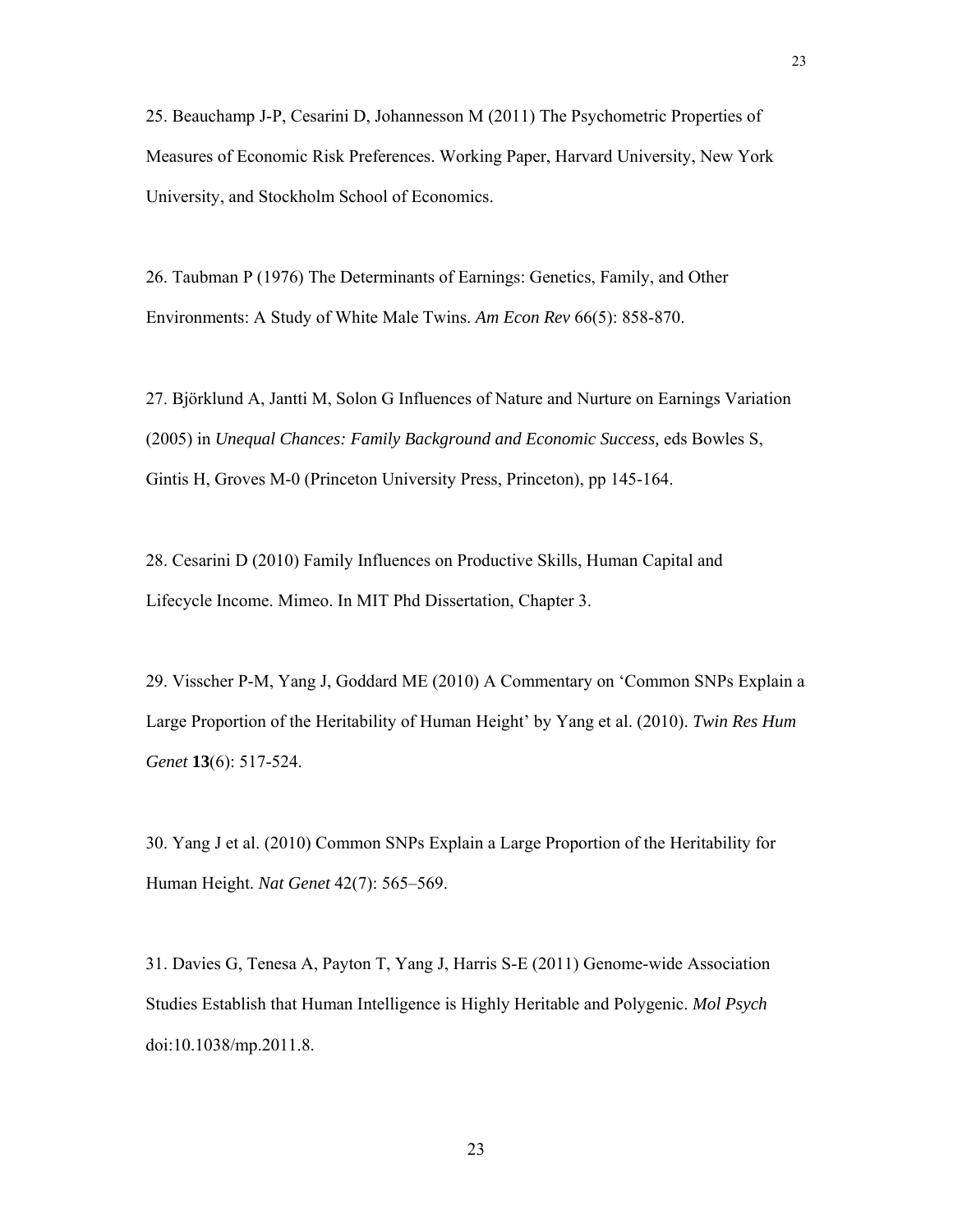32. Vinkhuyzen A-A-E et al. (2011) Common SNPs Explain a Significant Proportion of the 'Missing Heritability' in the Personality Dimensions of Neuroticism and Extraversion. *University of Queensland Working Paper*.

33. Lee S-H, Wray N-R, Goddard M-E, Visscher P-M (2011) Estimating Missing Heritability for Disease from Genome-wide Association Studies. *Am J Hum Genet* 88: 294–305.

34. Hill W-G, Weir B-S (2011) Variation in actual relationship as a consequence of Mendelian sampling and linkage. *Genet Res Camb*, 93(1), 47-64.

35. Visscher et al. (2006) Assumption-Free Estimation of Heritability From Genome-Wide Identity-By-Descent Sharing Between Full Siblings. *Pubic Library of Science Genetics*  2(3):e41.

36. Purcell S-M et al. (2009) Common Polygenic Variation Contributes to Risk of Schizophrenia and Bipolar Disorder. *Nature* 460(7256): 748–752.

37. Lango Allen H et al. (2010) Hundreds of variants clustered in genomic loci and biological pathways affect human height. *Nature* 467(7317): 832-838.

38. Cesarini D, Johannesson M, Magnusson P-K, Wallace B (2011) The Behavioral Genetics of Behavioral Anomalies. *Manage Sci* doi:10.1287/mnsc.1110.1329

39. Oskarsson et al. (2010) Do Genes Mediate the Relationship between Personality and Ideology? *Uppsala University Working Paper.*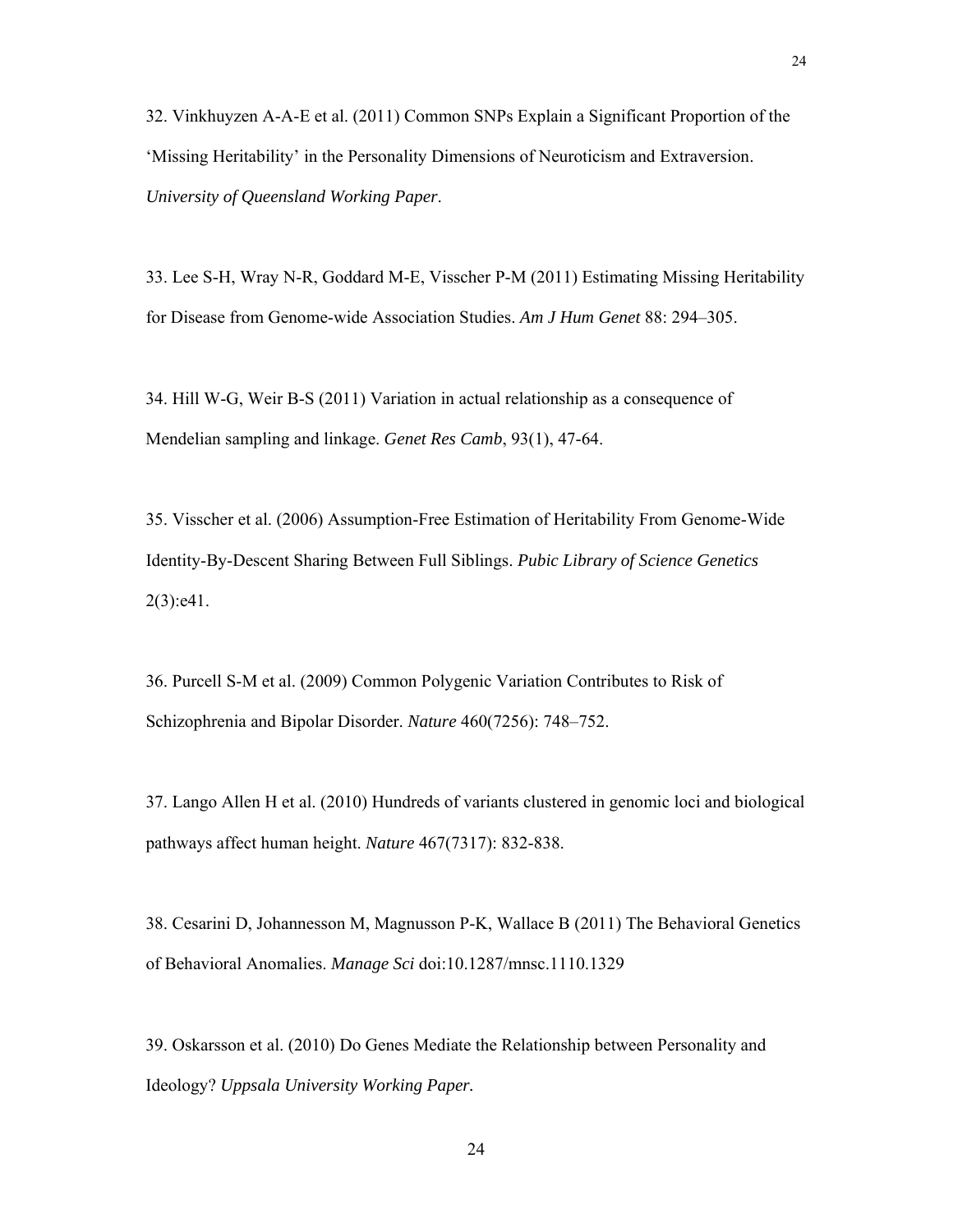40. Killingsworth M-R , Heckman J-J (1986) Female Labor Supply: A Survey in *Handbook of Labor Economics Vol. 1,* eds Ashenfelter O, Layard R (Amsterdam and NY: North-Holland), pp 103-204.

41. McCarthy M-I et al. (2008) Genome-wide association studies for complex traits: Consensus, uncertainty and challenges. *Nature Review Genetics* 9(5): 356–369.

42. Pearson T, Manolio T-A (2008) How to Interpret a Genome-wide Association Study. *JAMA* 299: 1335-1344*.*

43. Yang J, Weedon M-N, Purcell S, Lettre G, Estrada K (2011a) Genomic inflation factors under polygenic inheritance. *Eur J Hum Genet*, 19, 807-812.

44. Miller P, Mulvey C, Martin N (2001) Genetic and Environmental Contributions to Educational Attainment in Australia. *Econ Educ Rev* 20(3):211-224.

45. Visscher, P-M (2008) "Sizing up Human Height Variation." *Nat Genet*, **40**(5): 489–90.

46. Garner C (2007) Upward Bias in Odds Ratio Estimates from Genome-Wide Association Studies. *Genet Epidemiol* 31(4): 288–295.

47. Hertwig R, Ortmann A (2001) Experimental Practices in Economics: A Methodological Challenge for Psychologists? *Behav Brain Sci* 24(3): 383-403.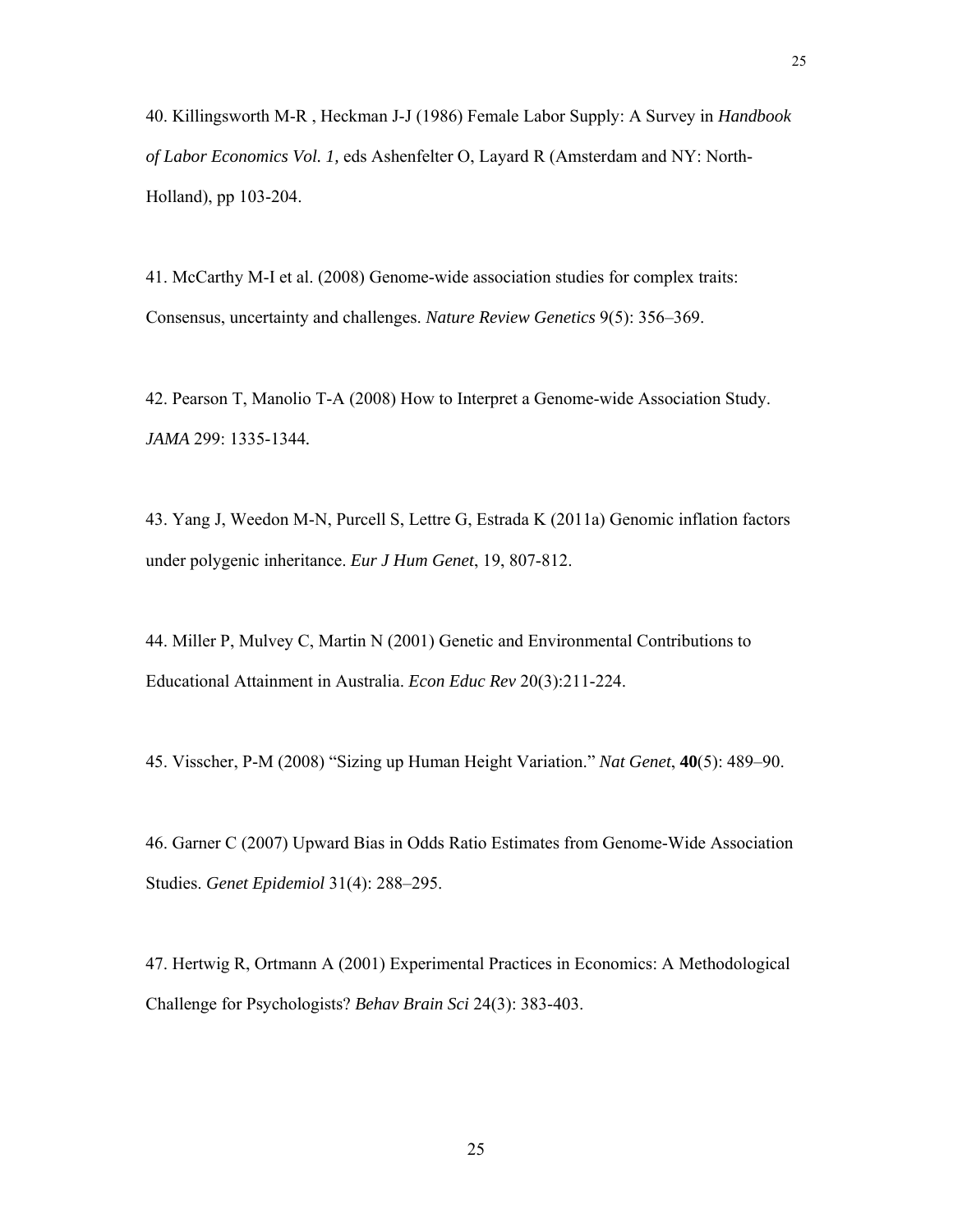48. Lönnqvist J-E, Verkasalo M, Walkowitz G, Wichhardt P-C (2011) Measuring Individual Risk Attitudes in the Lab: Task or Ask? An Empirical Comparison. *CGS Working Paper*, University of Cologne.

49. Manolio T-A et al (2009) Finding the missing heritability in complex diseases. *Nature* 461(7265): 747–753.

50. Turkheimer E (2000) Three Laws of Behavior Genetics and What They Mean. *Curr Dir Psychol Sci*. 2000 9(5): 160-164.

51. Chabris C-F., et al. (in press) Most Reported Genetic Associations with General Intelligence Are Probably False Positives. *Psych Sci*.

52. Ioannidis, J-P-A (2007) Non-Replication and Inconsistency in the Genome-Wide Association Setting. *Hum Hered*, 64(4), 203–13.

53. de Moor et al. (2010) Meta-analysis of genome-wide association studies for personality. *Mol Psych* doi:10.1038/mp.2010.128

54. Ebstein R-P, Israel S, Chew S-H, Zong S, Knafo A (2010) Genetics of Human Social Behavior. *Neuron* 65(6): 831-844.

55. Hewitt J-K (2011) Editorial Policy on Candidate Gene Association and Candidate Geneby-Environment Interaction Studies of Complex Traits. *Behav Genet* doi: 10.1007/s10519-011-9504-z.